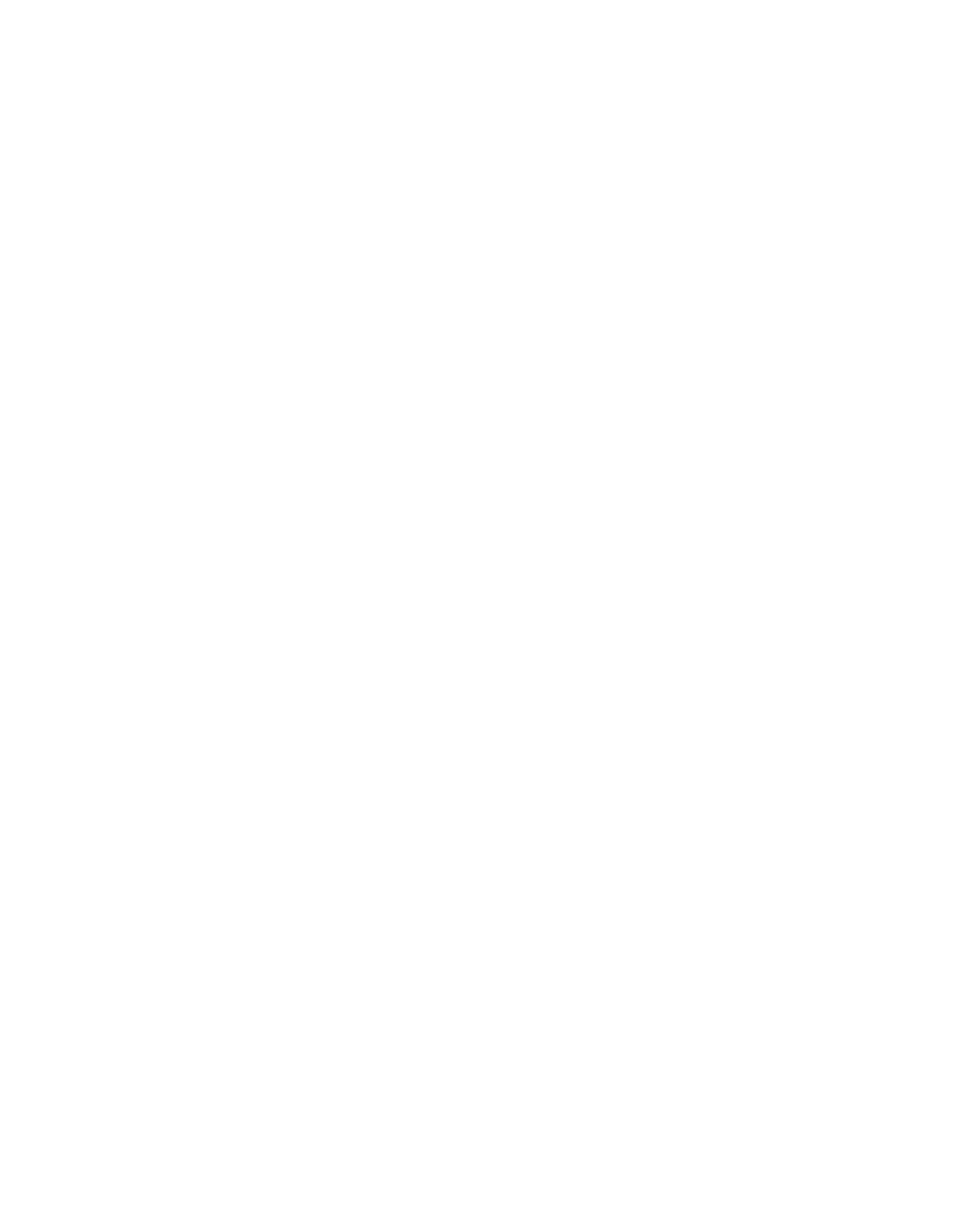## Contents

| 1              |                                        | Introduction                                                            | $\overline{\mathbf{4}}$ |  |  |
|----------------|----------------------------------------|-------------------------------------------------------------------------|-------------------------|--|--|
| $\mathbf{2}$   | Box-counting dimension                 |                                                                         |                         |  |  |
|                | 2.1                                    | Introducing box-counting dimension $\ldots \ldots \ldots \ldots \ldots$ | 6                       |  |  |
|                | 2.2                                    | Examples of box-counting dimension                                      | $\overline{7}$          |  |  |
|                | 2.3                                    | Properties of box-counting dimension                                    | 9                       |  |  |
| 3              | <b>Hausdorff dimension</b><br>11       |                                                                         |                         |  |  |
|                | 3.1                                    | Introducing outer Hausdorff measure                                     | 11                      |  |  |
|                | 3.2                                    |                                                                         | 13                      |  |  |
|                | 3.3                                    |                                                                         | 14                      |  |  |
|                | 3.4                                    | Properties of Hausdorff dimension                                       | 16                      |  |  |
| $\overline{4}$ | Iterated function systems              |                                                                         |                         |  |  |
|                | 4.1                                    | Introducing iterated function systems                                   | 17                      |  |  |
|                | 4.2                                    |                                                                         | 18                      |  |  |
|                | 4.3                                    |                                                                         | 20                      |  |  |
|                | 4.4                                    |                                                                         | 21                      |  |  |
| 5              | Fractal dimension of self-similar sets |                                                                         |                         |  |  |
|                | 5.1                                    |                                                                         | 23                      |  |  |
|                | 5.2                                    | Fractal dimension of self-similar sets                                  | 27                      |  |  |
|                | 5.3                                    | Examples of determining fractal dimension                               | 32                      |  |  |
|                |                                        | References                                                              | 34                      |  |  |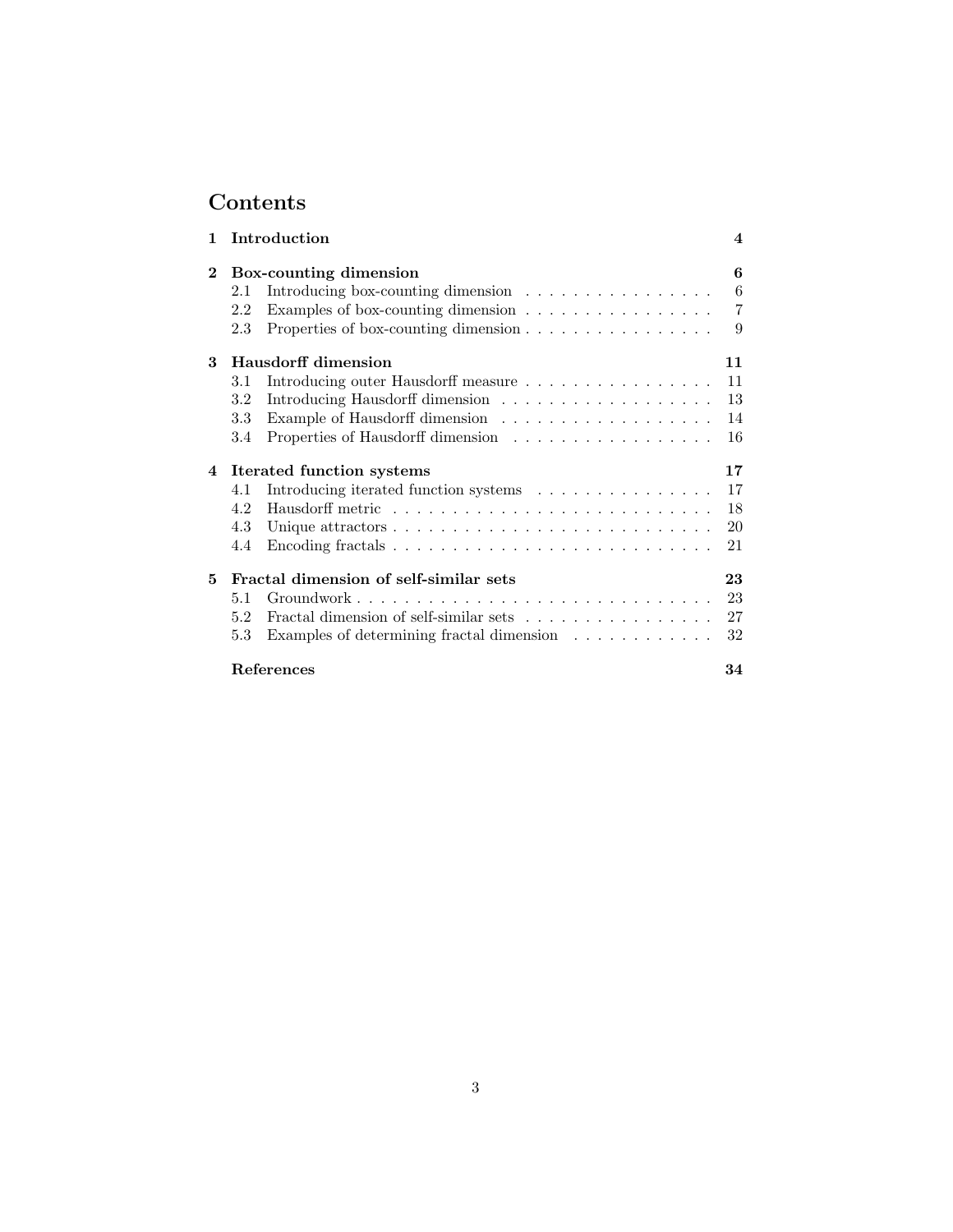## 1 Introduction

In the early  $20<sup>th</sup>$  century, the Swedish mathematician Helge von Koch constructed a curve with some very unusual properties: it is bounded but of infinite length, and even though the curve is continuous, it has no tangents. This shape, called the von Koch curve, is one of the earliest examples of a fractal and it is constructed by a recursive procedure. The curve fills a significantly larger space than traditional curves, so calling it a one-dimensional shape seems to do it short. However, stating the curve is two-dimensional does also not accurately reflect its size.



Figure 1: The von Koch curve.

This example nicely illustrates some features of fractals and the relevance of the concept fractal dimension. The von Koch curve has details at any scale and cannot be described by traditional methods, such as polynomial expressions or geometrical conditions. These qualities are generally attributed to fractals, and throughout this piece we keep them in mind when referring to a fractal  $F \subset \mathbb{R}^d$ . Roughly speaking, fractals are sets that have some of the following three typical characteristics.

First, self-similarity is a distinctive trait of many fractals. This means that portions of the shape resemble the bigger whole, somehow. Next, sets are often considered fractals if they have a very fine structure. This more or less indicates that zooming in on the shapes will keep on revealing new details, as with the von Koch curve. Last, fractals are generally not defined by classical mathematics, so they are not smooth shapes or familiar geometric objects.

Clearly a formal definition of the concept fractal is missing. This is no coincidence: explicit definitions of fractals have turned out to be too restrictive, as they exclude interesting shapes that ought to be considered a fractal. The result is that most theory on fractals is applicable to any (bounded) subset of  $\mathbb{R}^d$ , although the the study is only truly interesting for sets as described above.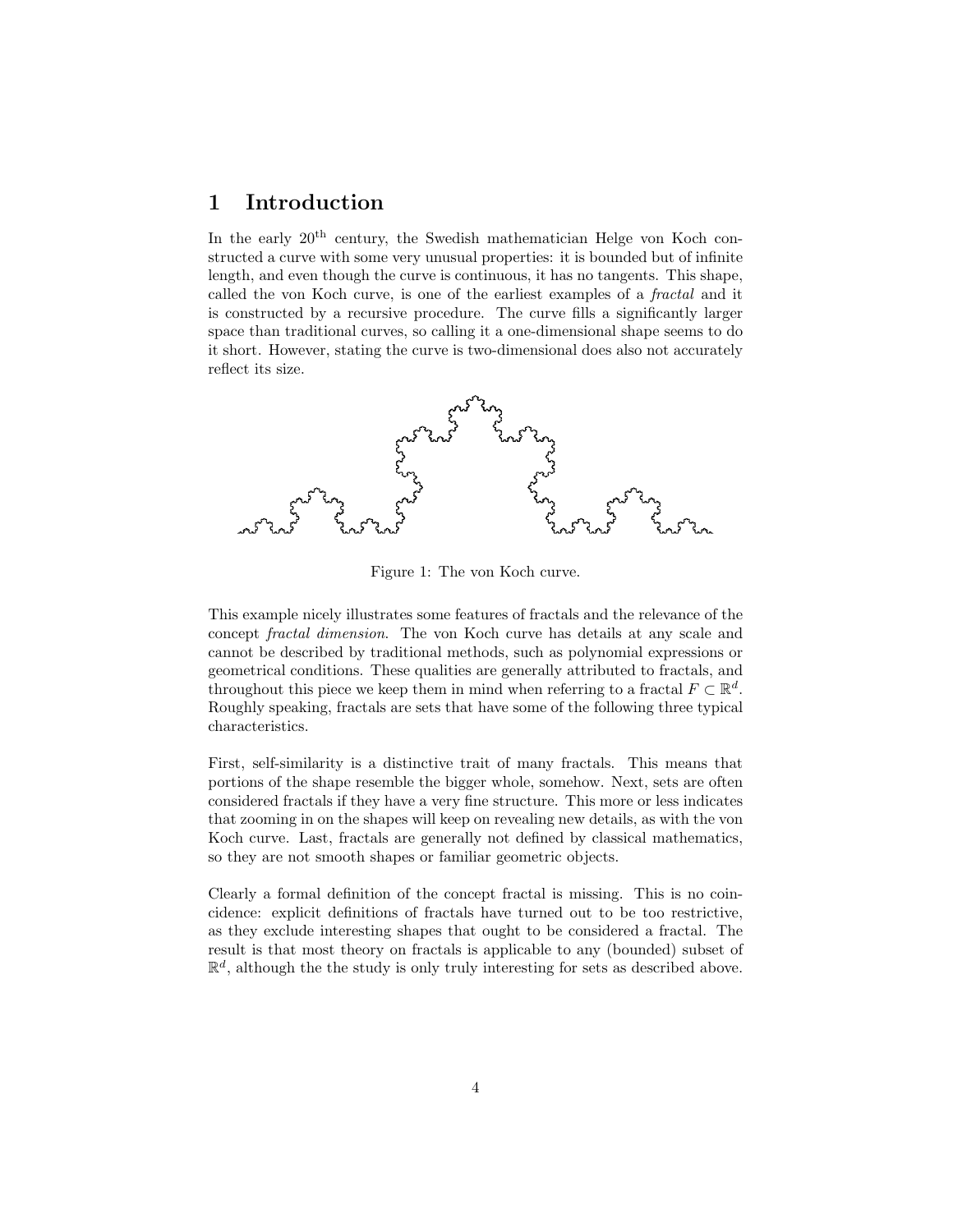| <br><br><br> | <br>   | <br>$\cdots$ |
|--------------|--------|--------------|
| <br><br><br> | .<br>. | <br>         |

Figure 2: The first 7 stages in the construction of the Cantor set.

The archetypal example of a fractal is the Cantor set, which we will denote with C. It is defined as the intersection of a decreasing sequence of closed sets  $C_0, C_1, C_2, \dots$  which are constructed recursively. At stage 0,  $C_0$  is defined as the unit interval [0, 1]. For  $k > 0$ ,  $C_k$  is obtained by removing the open middle thirds of the intervals remaining in  $C_{k-1}$ , so  $C_k$  consists of  $2^k$  intervals with length  $3^{-k}$ . The resulting set  $C = \bigcap_k C_k$  is an uncountable compact set with Lebesgue measure (length) zero. The set has the three mentioned properties, and one more that many fractals satisfy: it is defined recursively.

Fractals are no traditional shapes, so they do not necessarily fit traditional definitions. The two fractals we have seen so far display some shortcomings of usual concepts of dimension. Calling infinitely long but bounded curves one dimensional gives hardly any information about the curve itself. However, calling it two-dimensional is no solution either: in that case its measure with respect to the ambient space  $\mathbb{R}^2$  is zero. Such sets are relatively negligible - which a fractal is usually not. Luckily, it is possible to generalize concepts in order to make them applicable to fractals, too. This thesis focuses on two types of fractal dimension, that is, notions of dimension that do retain information of fractals.

First, we explore *box-counting dimension*, which is rather easy to work with but has limited functionality. Next, Section 3 concerns Hausdorff dimension, a type of dimension that behaves the way one would hope, but that also takes more effort to use. After that, a specific class of fractals, the *self-similar sets*, is defined and the last section proves the main theorem of this thesis, which gives an elegant and simple expression for the box-counting and Hausdorff dimension of such fractals.

The main resource in writing this thesis has been the book Fractal Geometry by Kenneth Falconer. Thereby, the general approach and much content, like Example 2.3 and the proof of Theorem 5.8, is based on Falconer's text. However, this thesis covers full details concerning questions about measure theory that Falconer glosses over. A list of all sources can be found on page 34.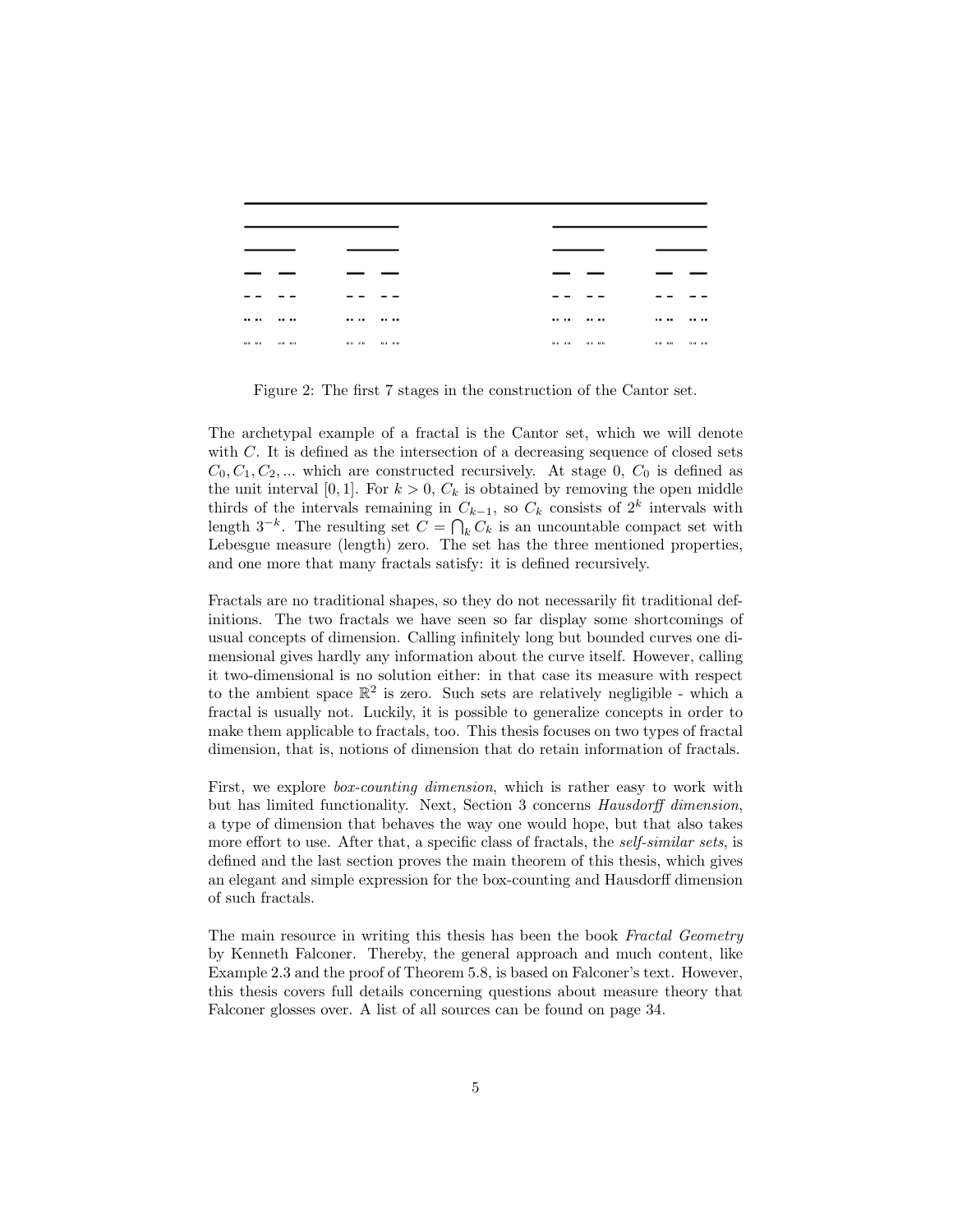## 2 Box-counting dimension

In this section we consider box-counting dimension. Roughly speaking, a fractal's box-counting dimension reflects the behavior of the fractal's size under rescaling. This value is often easily determined or estimated heuristically. However, the concept fails to satisfy some desired elementary properties, which limits its mathematical usefulness. Those shortcomings are addressed at the end of this section. First, we define box-counting dimension and we explore several examples and box-counting dimensions basic properties.

#### 2.1 Introducing box-counting dimension

To motivate the definition of box-counting dimension, we consider a line segment I of unit length. For  $n \in \mathbb{N}$  we can cover I with line segments of length  $1/n$ . Any such covering consists of at least n segments. Similarly, we can cover a unit square  $I^2$  with smaller squares of side length  $1/n$ . This will take at least  $n^2$  little squares. Last, we may cover a unit cube  $I^3$  with  $n^3$  cubes of side length  $1/n$ . Using less cubes to cover  $I^3$  would require using bigger cubes.

Clearly, the exponent in the required number of covering sets matches the more traditional notions of dimension of the covered shape. Box-counting dimension generalizes this idea. We cover a fractal  $F$  with arbitrarily small sets and determine the exponent s that links the amount of required covering sets to their diameter. The value s is the box-counting dimension of F.

More precisely, a  $\delta$ -cover is a cover consisting of sets with diameter at most  $\delta > 0$ . With  $N_{\delta}(F)$  we denote the smallest number of sets in a  $\delta$ -cover of F. As δ decreases,  $N_\delta(F)$  increases. If  $N_\delta(F) \simeq c\delta^{-s}$  holds for some positive constants  $c$  and  $s$ , we call  $s$  the box-counting dimension of  $F$ . Solving for  $s$  gives the formal definition.

#### Definition 2.1. Box-counting dimension

Let F be a non-empty bounded subset of  $\mathbb{R}^n$ . For  $\delta > 0$ , we define  $N_{\delta}(F)$  as the smallest number of sets in a  $\delta$ -cover of F.

The lower box-counting dimension of  $F$  is defined as

$$
\underline{\dim}_B F = \underline{\lim}_{\delta \to 0} \frac{\log N_{\delta}(F)}{-\log \delta}.
$$

The upper box-counting dimension of  $F$  is defined as

$$
\overline{\dim}_B F = \overline{\lim_{\delta \to 0}} \frac{\log N_{\delta}(F)}{-\log \delta}
$$

.

If these two limits coincide, their common value is called the  $box-counting$ dimension of F:

$$
\dim_B F = \lim_{\delta \to 0} \frac{\log N_{\delta}(F)}{-\log \delta}.
$$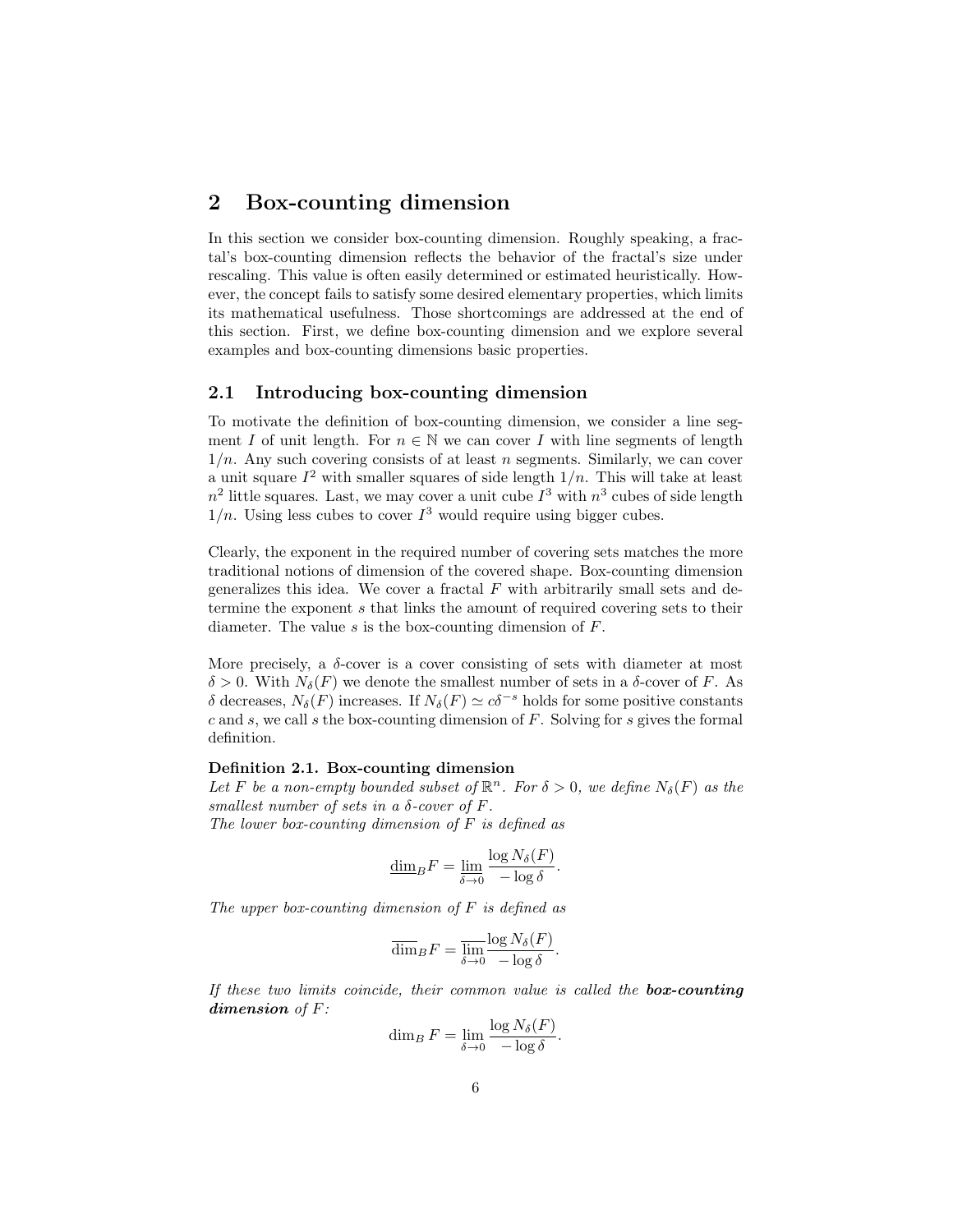Not all fractals have a box-counting dimension, because the required limit may not exist. The next section gives an example of such a fractal. The term boxcounting is justified by exploring an equivalent definition that uses a specific type of covering. Instead of considering arbitrary  $\delta$ -covers, one might count the number of cubes that intersect  $F$  in a mesh of cubes with sides of length δ. This approach gives the same limits and provides box-counting dimension with its name. There are numerous such alternative, equivalent definitions of box-counting dimension. For example, one might also only consider covers with closed balls, which we will use in the proof of Lemma 5.5.

#### 2.2 Examples of box-counting dimension

#### Example 2.2. The Sierpínski triangle

A fractal that is constructed in a way similar to the Cantor set, is the Sierpínski triangle. The starting point, stage 0, is a triangle  $S_0$  with unit sides. In later stages,  $S_k$  is obtained by removing equilateral triangles from the remaining triangles in  $S_{k-1}$ , as depicted below. The shape  $S_k$  consists of 3<sup>k</sup> triangles with side length  $2^{-k}$ . The Sierpínski triangle is defined as  $S = \bigcap_{i=0}^{\infty} S_i$ .



Figure 3: The first six stages in the construction of the Sierpínski triangle.

We determine  $\dim_B(S)$  by estimating  $\dim_B(S)$  and  $\underline{\dim}_B(S)$ . Let  $\delta > 0$  and choose  $k \in \mathbb{N}$  such that  $2^{-k} < \delta \leq 2^{-k+1}$ . Then the triangles of  $S_k$  are a  $\delta$ -cover of S, so  $N_{\delta}(S) \leq 3^k$ . This implies

$$
\overline{\dim}(S) = \overline{\lim}_{\delta \to 0} \frac{\log N_{\delta}(S)}{-\log \delta} \le \overline{\lim}_{k \to \infty} \frac{\log 3^k}{-\log 2^{-k+1}} = \frac{\log 3}{\log 2}.
$$

Alternatively, we can choose  $l \in \mathbb{N}$  such that  $2^{-l-1} \leq \delta < 2^{-l}$ . Then a set of diameter  $\delta$  can only intersect triangles in  $S_l$  that are less then  $2^{-l}$  apart. Therefore, any such set intersects at most three triangles in  $S_l$ . This means that a  $\delta$ -cover of S contains at least  $3^{l}/3$  sets, which implies

$$
\underline{\dim}_B F = \underline{\lim}_{\delta \to 0} \frac{\log N_\delta(F)}{-\log \delta} \ge \underline{\lim}_{l \to \infty} \frac{\log 3^{l-1}}{-\log 2^{-l-1}} = \frac{\log 3}{\log 2}.
$$

Hence,  $\log 3/\log 2 \leq \underline{\dim}_B(F) \leq \overline{\dim}_B(F) \leq \log 3/\log 2$ , which shows that the box-counting dimension of the Sierpínski triangle is  $\log 3 / \log 2$ .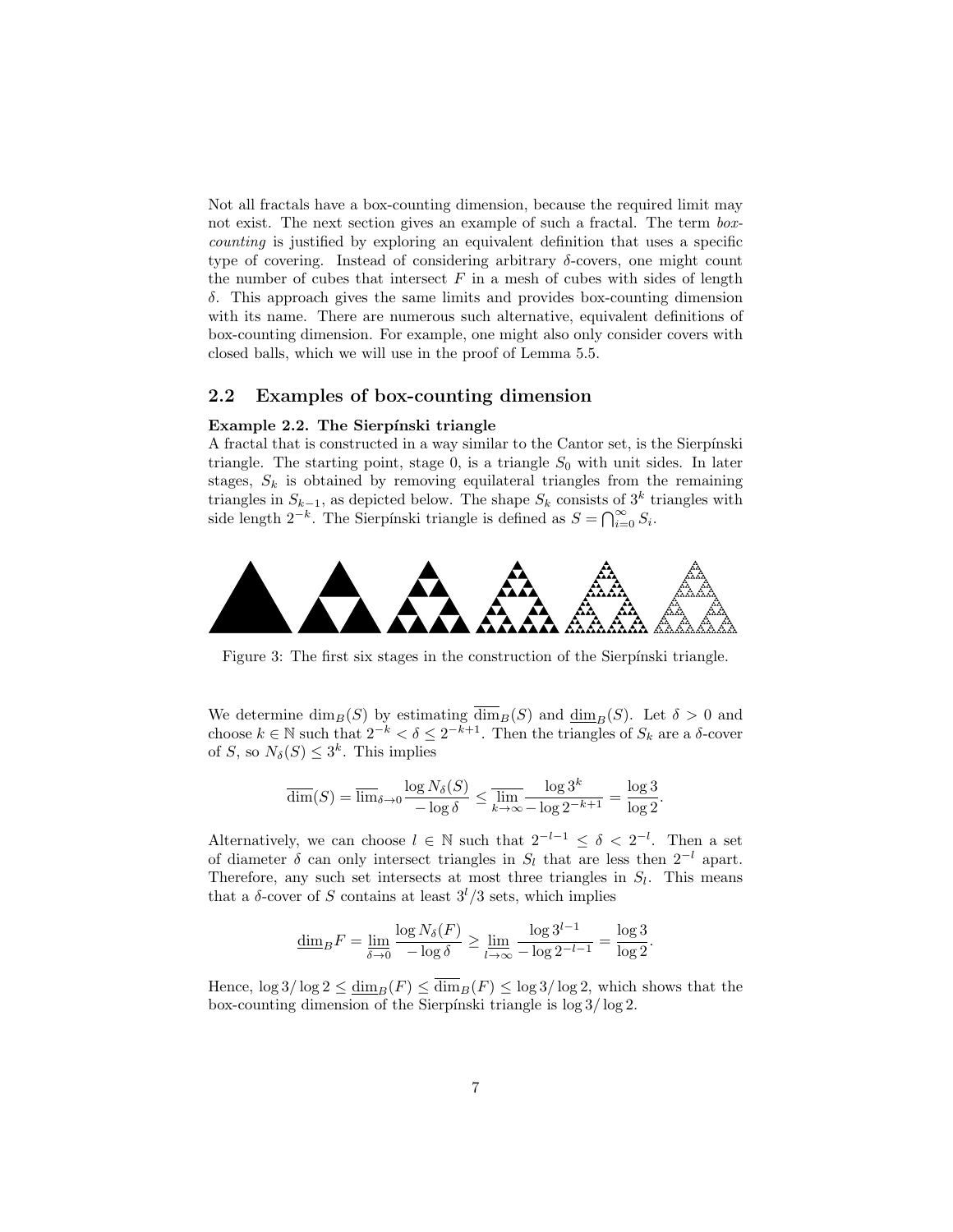#### Example 2.3. Modified Cantor set with no box-counting dimension

We construct a fractal of which the lower box-counting dimension is not equal to its upper box-counting dimension. For this purpose, we construct a modified Cantor set C' by taking the intersection of sets  $E'_k$  with  $k \in \mathbb{N}$ , where  $E'_k$  is defined as follows. Let  $a_n = 10^n$  for  $n \in \mathbb{N}$ , then:

- $E'_0 = [0, 1];$
- obtain  $E'_k$  by removing the middle 1/3 of the intervals in  $E_{k-1}$ , whenever  $a_{2n} < k \leq a_{2n+1}$  for some  $n \in \mathbb{N}$ ;
- obtain  $E'_k$  by removing the middle 3/5 of the intervals in  $E_{k-1}$ , whenever  $a_{2n-1} < k \le a_{2n}$  for some  $n \in \mathbb{N}$ .

Effectively this means that we construct  $E'_k$  by removing thirds if  $1 < k \leq 10$ ,  $100 < k \le 1000, 10.000 < k \le 100.000$ , and so on. For other values of k,  $E'_k$  is obtained by removing three fifths. C' is then defined as  $\bigcap_{k=0}^{\infty} E'_k$ .

Now we find an upper estimate and a lower estimate for respectively the lower and upper box-counting dimension of  $C'$ . Consider the length of the intervals that make up  $E'_{a_n}$  for some even  $n \in \mathbb{N}$ . There are  $2^{a_n}$  such intervals. Fleshing out the construction of  $E_{a_n}$ , we find that the length of every remaining interval is given by

$$
\delta_n = \left(\frac{1}{5}\right)^{a_0} \left(\frac{1}{3}\right)^{a_1 - a_0} \left(\frac{1}{5}\right)^{a_2 - a_1} \dots \left(\frac{1}{3}\right)^{a_{n-1} - a_{n-2}} \left(\frac{1}{5}\right)^{a_n - a_{n-1}}
$$

.

Hence, the length of every interval at this stage is smaller than  $\left(\frac{1}{5}\right)^{a_n-a_{n-1}}$ . Using the corresponding intervals of  $E'_{a_n}$  as a cover of C', we find the following estimation.

$$
\underline{\dim}_{B} C' \le \underline{\lim}_{n \to \infty} \frac{\log N_{\delta_n}(C')}{-\log \delta_n}
$$
  

$$
\le \underline{\lim}_{n \to \infty} \frac{\log 2^{a_n}}{\log 5^{a_n - a_{n-1}}}
$$
  

$$
= \underline{\lim}_{n \to \infty} \frac{a_n \log 2}{(a_n - a_{n-1}) \log 5}
$$
  

$$
= \underline{\lim}_{n \to \infty} \frac{10a_{n-1} \log 2}{9a_{n-1} \log 5}
$$
  

$$
= \frac{10 \log 2}{9 \log 5}
$$

With a similar approach we can estimate the upper box-counting dimension. For this purpose, we consider the intervals of  $E'_{a_n}$  with n odd. Each of these intervals has length

$$
\delta_n = \left(\frac{1}{5}\right)^{a_0} \left(\frac{1}{3}\right)^{a_1 - a_0} \left(\frac{1}{5}\right)^{a_2 - a_1} \cdots \left(\frac{1}{5}\right)^{a_{n-1} - a_{n-2}} \left(\frac{1}{3}\right)^{a_n - a_{n-1}}.
$$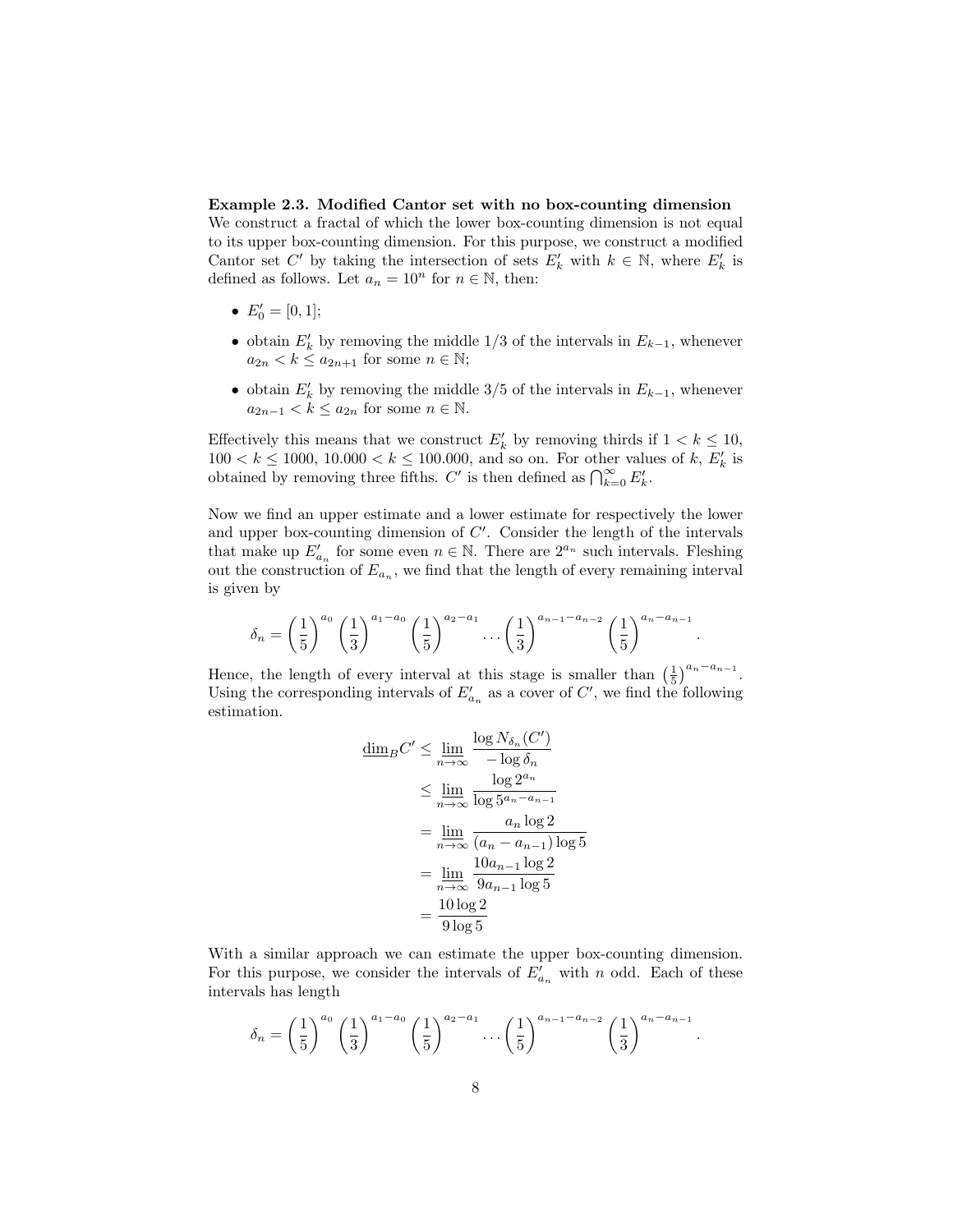Therefore, the intervals at this stage have length  $\left(\frac{1}{5}\right)^{a_{n-1}}\left(\frac{1}{3}\right)^{a_n-a_{n-1}}$  at least. Covering C' with intervals of length  $\delta_n$  takes at least  $2^{a_n}/2$  intervals, because every such interval can intersect at most two intervals of  $E'_{a_n}$ . Taking such a cover of  $C'$  and applying the estimate we just found, we find

$$
\overline{\dim}_{B} C' \ge \overline{\lim}_{n \to \infty} \frac{\log N_{\delta_n}(C')}{-\log \delta_n}
$$
\n
$$
\ge \overline{\lim}_{n \to \infty} \frac{\log(2^{a_n}/2)}{\log(5^{a_{n-1}}3^{a_n-a_{n-1}})}
$$
\n
$$
= \overline{\lim}_{n \to \infty} \frac{a_n \log 2 - \log 2}{a_{n-1} \log 5 + (a_n - a_{n-1}) \log 3}
$$
\n
$$
= \overline{\lim}_{n \to \infty} \frac{10a_{n-1} \log 2 - \log 2}{a_{n-1} \log 5 + 9a_{n-1} \log 3}
$$
\n
$$
= \frac{10 \log 2}{\log 5 + 9 \log 3}.
$$

Comparing the estimates of the lower and upper box-counting dimension yields the desired result:

$$
\underline{\dim}_B C' \leq \frac{10\log 2}{9\log 5} = 0,4785... < 0,6028... = \frac{10\log 2}{\log 5 + 9\log 3} \leq \overline{\dim}_B C'.
$$

#### 2.3 Properties of box-counting dimension

The following proposition covers some of box-counting dimensions basic properties, which will be useful in later sections.

#### Proposition 2.4. Properties of box-counting dimension

- (i) Box-counting dimension is monotonic. In other words, if  $E \subset F \subset \mathbb{R}^d$ , then  $\dim_B(E) \leq \dim_B(F)$ .
- (ii) If F is a bounded, non-empty subset of  $\mathbb{R}^d$ , then  $0 \le \underline{\dim}_B(F) \le \overline{\dim}_B(F) \le$ d.
- (iii) If F is an open subset of  $\mathbb{R}^d$ , then  $\dim_B(F) = d$ .

Proof of Proposition 2.4

(i) Any  $\delta$ -cover of E is also a  $\delta$ -cover of F, so  $N_{\delta}(E) \leq N_{\delta}(F)$  for all  $\delta > 0$ . Monotonicity of  $\dim_B$  and  $\underline{\dim}_B$  follows, which implies the claim.

(ii) Only the last inequality requires a proof, for which we use a mentioned equivalent method of covering. We take the minimal amount of cubes with side  $\delta$  in a mesh intersecting F as  $N_{\delta}(F)$ . F is contained in some large enough cube C, so applying (i) we find  $N_{\delta}(F) \leq N_{\delta}(C) \leq c\delta^{-n}$  for some constant c. By construction, the exponent n gives  $\dim_B(F)$ .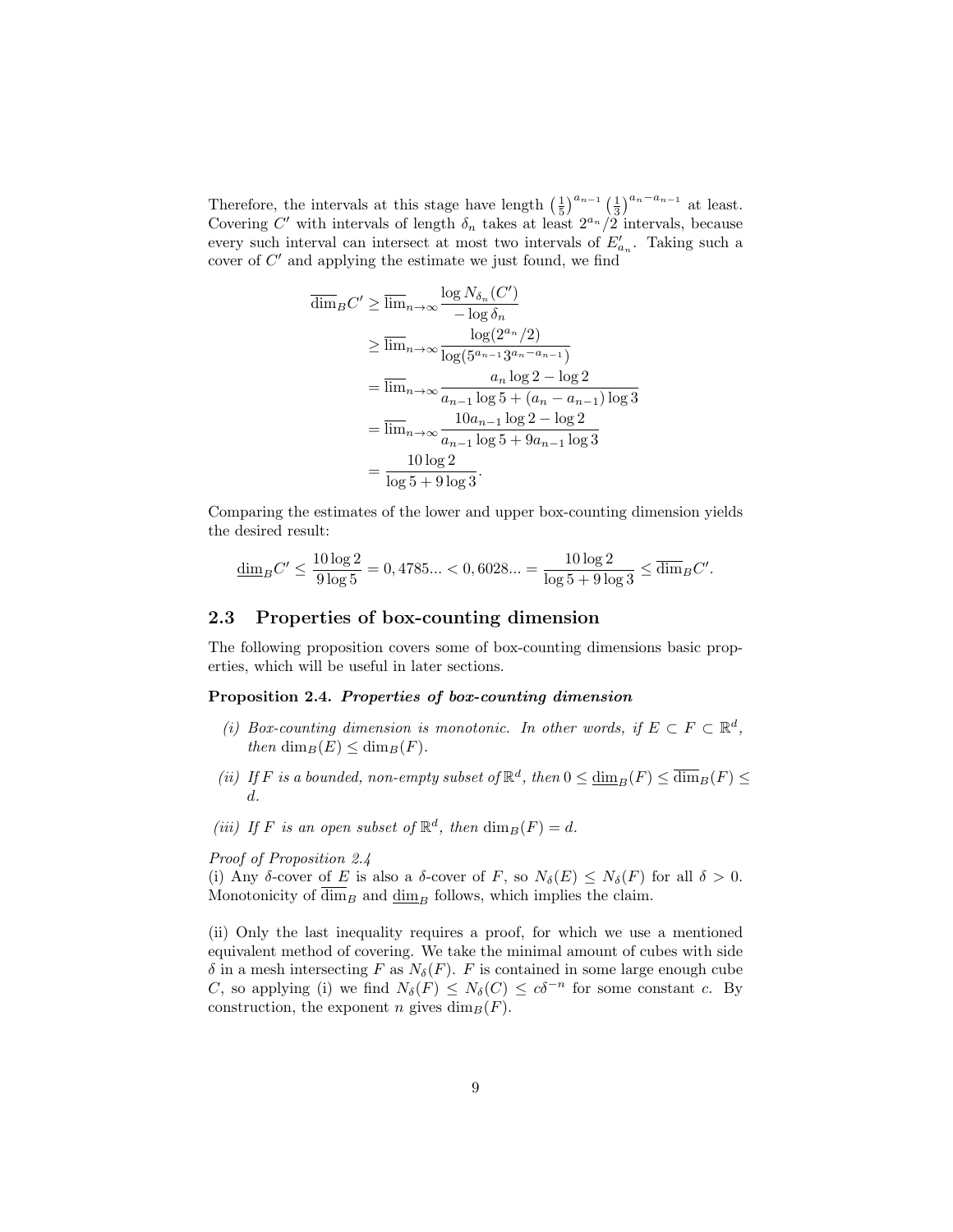(iii) F contains some cube C, so again considering a  $\delta$ -mesh leads to  $N_{\delta}(F) \geq$  $N_{\delta}(C) \geq c\delta^{-n}$  for some constant c. Then  $\dim_B(F) \geq n$  which, combined with (ii), proves the claim.  $\Box$ 

Unfortunately, box-counting dimension also has some undesired properties. For example, there are sets such as  $C'$ , encountered in Example 2.3, that have no well-defined box-counting dimension. Yet also with sets for which the dimension is well-defined, problems arise. Countable sets may significantly alter a fractal's box-counting dimension, while such sets are usually negligible. This implies that a fractal's box-counting dimension does not necessarily reflect its size as one would hope. Furthermore, box-counting dimension does not always cope well with infinite unions. The following proposition may be short, but it illustrates these issues.

#### Proposition 2.5. Box-counting dimension and closures

Let F be a bounded subset of  $\mathbb{R}^d$ , then  $\dim_B(F) = \dim_B(\overline{F})$ .

#### Proof of Proposition 2.5

Once again we use an equivalent covering method to determine  $\dim_B$ . Now we consider covers of F with closed  $\delta$ -balls. A union  $\bigcup_{i=1}^{n} B_i$  of such balls is closed and hence it contains F if and only if it contains  $\overline{F}$ . Therefore,  $N_{\delta}(F) = N_{\delta}(\overline{F})$ .  $\Box$ The claim follows for  $\dim_B$  and  $\underline{\dim}_B$ , thus also for  $\dim_B$ .

Now we start running into problems as described. For example,  $\dim_B(\mathbb{Q} \cap$  $[0, 1]$  = dim<sub>B</sub>([0, 1]) = 1, while the first set is countable and has measure zero and the second set is uncountable and has a non-zero measure. Intuitively, one would surely not assign the same dimension to these sets. This example shows additionally that box-counting dimension does not behave well under infinite unions. Considering  $\mathbb{Q} \cap [0,1]$  as a countable union of isolated rational points, each of which has box-counting dimension zero, we observe that  $\dim_B(\bigcup_{i=1}^{\infty} F_i) = \sup_i \{\dim_B F_i\}$  does not generally hold. However, this property is desirable for a worthwhile concept of dimension.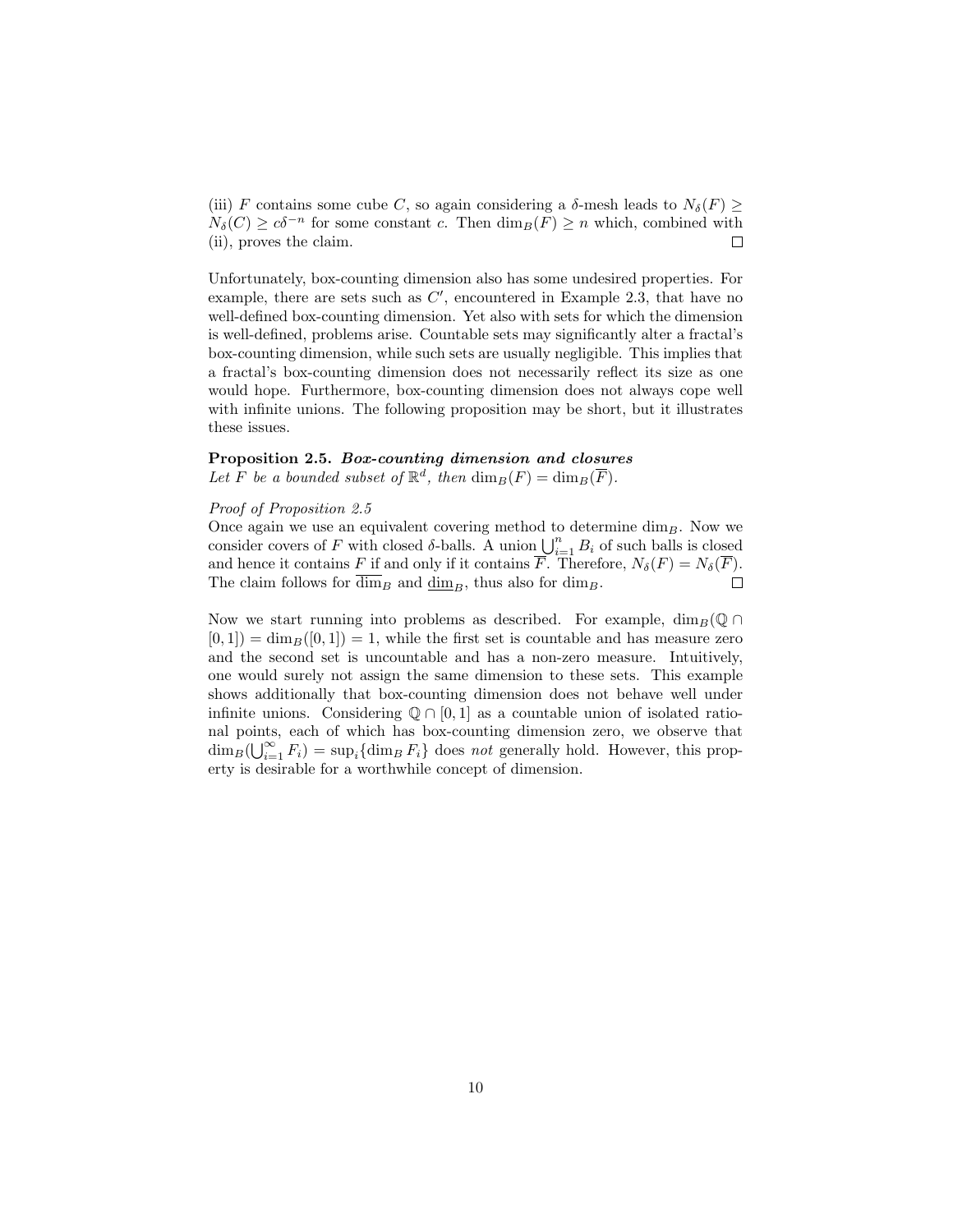## 3 Hausdorff dimension

In this section we explore another widely used notion of fractal dimension: Hausdorff dimension. Its construction involves some measure theory, in the shape of the so-called outer Hausdorff measure. Inspecting the behavior of a fractal's outer measure at various scales leads to its Hausdorff dimension. This approach results in a well-defined, well-behaving concept of fractal dimension. However, determining a fractal's Hausdorff dimension can be significantly more complicated than finding, for example, its box-counting dimension. After introducing the measure and the main definition, this section addresses an example and some properties of Hausdorff dimension.

#### 3.1 Introducing outer Hausdorff measure

First, we need to define the general concept of outer measures and the outer measure that we use to define Hausdorff dimension. In this text, the diameter |A| of any  $A \subset \mathbb{R}^d$  is defined as  $|A| = \sup\{|x - y| : x, y \in A\}.$ 

#### Definition 3.1. Outer measure

Let X be a set and let  $\mathcal{P}(X)$  denote its power set. An **outer measure** on X is a function  $\mu^* : \mathcal{P}(X) \to [0, \infty]$  such that

- $(i)$   $\mu^*(\emptyset) = 0$
- (ii) If  $A \subset B \subset X$ , then  $\mu^*(A) \leq \mu^*(B)$ .
- (iii) If  $\{A_n\}_{n\in\mathbb{N}}$  is an infinite sequence of subsets of X, then  $\mu^*(\bigcup_{i=1}^{\infty} A_n) \leq \sum_{i=1}^{\infty} \mu^*(A_n)$

Definition 3.2. Outer Hausdorff measure

Take  $\delta > 0$  and  $\alpha \geq 0$ . For any  $F \subset \mathbb{R}^d$  let

$$
\mathcal{H}_{\delta}^{\alpha}(F) = \inf \left\{ \sum_{i=1}^{\infty} |U_i|^{\alpha} : F \subset \bigcup_{i=1}^{\infty} U_i, \ \forall i \ |U_i| < \delta \right\}.
$$

Then the limit

$$
m_{\alpha}^*(F) = \lim_{\delta \to 0} \mathcal{H}_{\delta}^{\alpha}(F)
$$

exists and is called the  $\alpha$ -dimensional outer Hausdorff measure.

Let us unravel this definition, starting with  $\mathcal{H}_{\delta}^{\alpha}$ . Here we cover the set F with sets  $U_i$  of diameter smaller than  $\delta$ . Next, we take the infimum over the sums of powers of the covering sets diameters. Decreasing  $\delta$  means permitting less covers, which results in an increase of  $\mathcal{H}_{\delta}^{\alpha}(F)$ . Therefore the limit  $\lim_{\delta\to 0}\mathcal{H}_{\delta}^{\alpha}(F)$ always exists, although it may be infinite.

The definition of  $m^*_{\alpha}$  features two parameters:  $\delta$ , which tends to zero, and a fixed value  $\alpha$ . The arbitrarily small set diameter  $\delta$  accounts for the roughness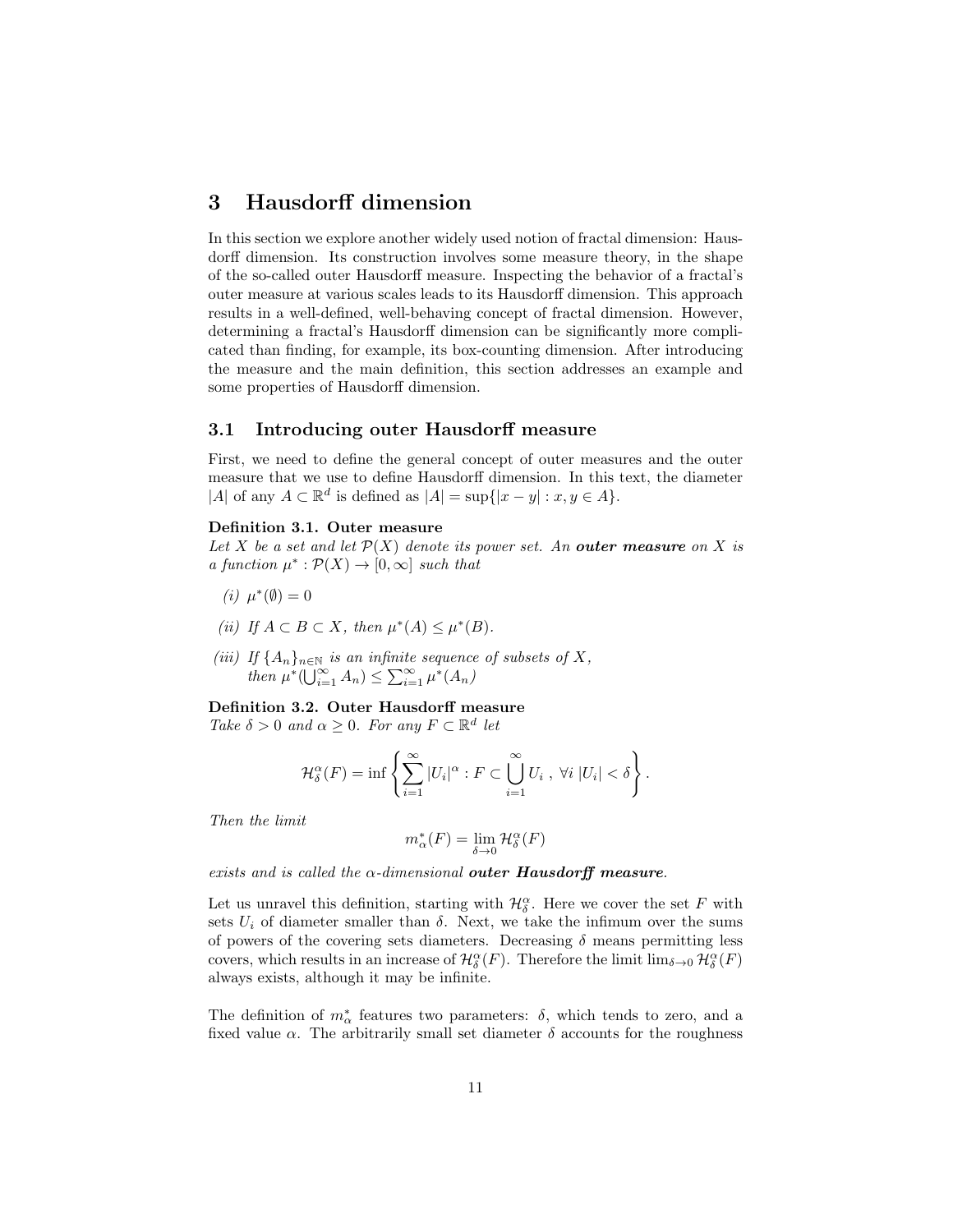of fractals. The more detailed a shape is, the more impact decreasing  $\delta$  will have. The value  $\alpha$  incorporates the behavior of shapes under rescaling in  $\alpha$ dimensional space. Scaling a d-dimensional cube in  $\mathbb{R}^d$  with factor r scales its volume by factor  $r^d$ . Scaling a set U with factor r will scale  $|U|^{\alpha}$  with factor  $r^{\alpha}$ . In this sense,  $\alpha$  signifies from what perspective, or dimension, we consider our shape. This explains the term  $\alpha$ -dimensional.

## Proposition 3.3. Outer measure  $m^*_\alpha$

Outer Hausdorff measure  $m^*_{\alpha}$  is an outer measure on  $\mathbb{R}^d$ .

#### Proof of Proposition 3.3

Clearly, the image under  $m^*_{\alpha}$  of a set in  $\mathbb{R}^d$  is non-negative, as required. We verify the three mentioned properties of outer measures.

(i) This follows immediately from the definition by covering the empty set with the empty set.

(ii) This holds because any cover of  $A$  is also a cover of  $B$ .

(iii) After fixing  $\delta$  and taking  $\epsilon > 0$ , we may cover every  $A_n$  with sets  ${B_{n,k}}_{k=0}^{\infty}$  $k=1$ such that  $|B_{n,k}| < \delta$  for all k and  $\sum_{k=1}^{\infty} |B_{n,k}|^{\alpha} \leq \mathcal{H}_{\delta}^{\alpha}(A_n) + \epsilon/2^n$ . The latter is possible because  $\mathcal{H}_{\delta}^{\alpha}$  is the infimum over such covers. We use this inequality to estimate  $\mathcal{H}_{\delta}^{\alpha}(\bigcup_{n} A_{n})$ . Note that  $\{F_{n,k}\}_{n,k\in\mathbb{N}}$  is a cover of  $\bigcup_{i} A_{n}$ .

$$
\mathcal{H}_{\delta}^{\alpha}\left(\bigcup_{n=1}^{\infty} A_{n}\right) \leq \sum_{n,k} |B_{n,k}|^{\alpha}
$$

$$
\leq \sum_{n} \mathcal{H}_{\delta}^{\alpha}(A_{n}) + \epsilon
$$

$$
\leq \sum_{n} m_{\alpha}^{*}(A_{n}) + \epsilon
$$

 $\Box$ 

Letting  $\epsilon$  and  $\delta$  tend to zero leads to sub-additivity.

In fact,  $m^*_{\alpha}$  is a measure when it is restricted to the Borel sets, which is proven as follows. Given any outer measure  $\mu^*$  on  $\mathbb{R}^d$ , a set  $B \subset \mathbb{R}^d$  is called  $\mu^*$ measurable if  $\mu^*(A) = \mu^*(A \cap B) + \mu^*(A \setminus B)$  for all  $A \subset \mathbb{R}^d$ . The collection of all measurable sets is a  $\sigma$ -algebra and the restriction of  $\mu^*$  to this collection is a measure. Both statements are classic measure theory results, for example proven in Theorem 1.3.6 in [2]. Assuming these claims, we only need to proof that the Borel sets are  $m^*_{\alpha}$ -measurable. For this purpose, we use another classic result, for example covered in Theorem 6.1.2 of [6]. If  $\mu^*$  is an outer measure on a metric space X such that  $m^*_{\alpha}(A \cup B) = m^*_{\alpha}(A) + m^*_{\alpha}(B)$  for all subsets A and B of X with  $d(A, B) = \inf\{|a - b| : a \in A, b \in B\} > 0$ , then the Borel sets in X are  $\mu^*$ -measurable. Hence, we only need to verify that  $m^*_{\alpha}$  is such an outer measure, called a metric outer measure.

Note that  $m_{\alpha}^*(A\cup B) \leq m_{\alpha}^*(A) + m_{\alpha}^*(B)$  is implied by Property (iii). To prove the reverse inequality, we take  $\delta > 0$  with  $\delta < d(A, B)$ . For any  $\delta$ -cover  $\{F_i\}$ of  $A \cup B$ , we define  $F'_i = A \cap F_i$  and  $F''_i = B \cap F_i$ . Then  ${F'_i}_i$  and  ${F''_i}_i$  are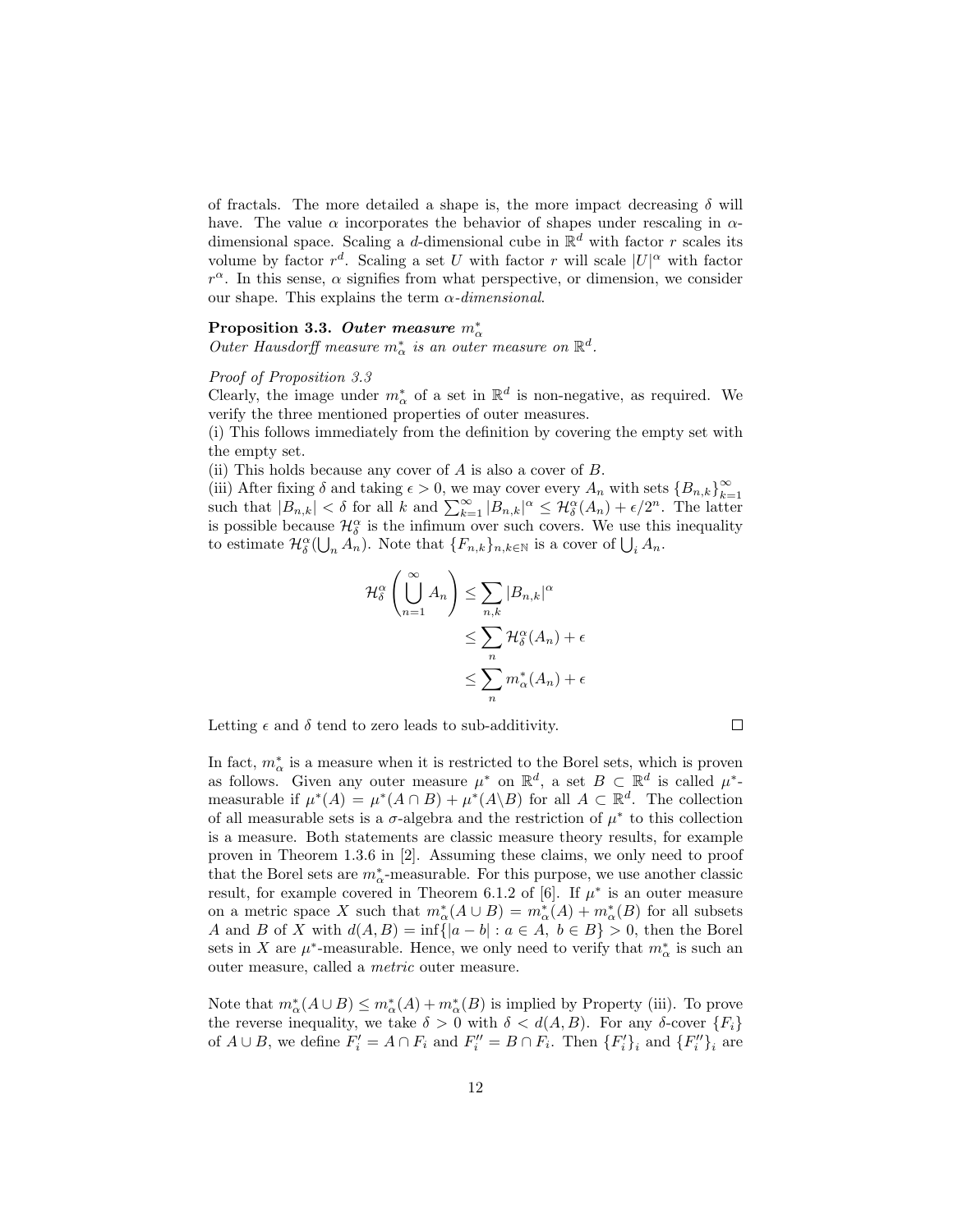disjoint covers of  $A$  and  $B$ , respectively. We come to the following inequality:

$$
\sum_{i=1}^{\infty}|F_i'|^{\alpha}+\sum_{j=1}^{\infty}|F_j''|^{\alpha}\leq \sum_{k=1}^{\infty}|F_k|^{\alpha}.
$$

Taking infima over the covers in the equation above gives

$$
\mathcal{H}_{\delta}^{\alpha}(A) + \mathcal{H}_{\delta}^{\alpha}(B) \leq \mathcal{H}_{\delta}^{\alpha}(A \cup B).
$$

Letting  $\delta$  tend to zero now yields the required inequality, with  $m^*_\alpha$  instead of  $\mathcal{H}_{\delta}^{\alpha}$ .

This means that  $m^*_\alpha$  restricted to the Borel sets defines a measure on  $\mathbb{R}^d$ , called Hausdorff measure. In this text, we do not actually need this measure, because the outer Hausdorff measure  $m^*_{\alpha}$  will have all the necessary properties and is not restricted to the Borel sets.

#### 3.2 Introducing Hausdorff dimension

In this section, we discover that a fractal's outer Hausdorff measure is either zero or infinity for almost all  $\alpha$ . In fact, at one point the outer measure jumps from from one to the other. This unique value of  $\alpha$  is the Hausdorff dimension of the fractal. The key idea is that  $\alpha$  sets the surrounding space in which we determine the measure of the fractal F. Taking  $\alpha$  too large means F will be of negligible size, in other words of measure zero. Taking  $\alpha$  too small leads to a relatively over-sized fractal, in other words of infinite measure.

## Proposition 3.4. Behavior of  $\mathrm{m}^*_{\alpha}$  for small and large  $\alpha$

Let F be a subset of  $\mathbb{R}^d$ , then

- (i)  $m_0^*$  is the counting measure on  $\mathbb{R}^d$ , that is,  $m_0^*(F)$  gives the number of points in F if F is finite, and  $\infty$  otherwise.
- (*ii*) If  $s > d$ , then  $m_s^*(F) = 0$ .

Proof of Proposition 3.4

(i) For any point  $x \in \mathbb{R}^d$  and  $\delta > 0$ , it is quickly verified that  $\mathcal{H}^0_\delta(\lbrace x \rbrace) = 1$ . Hence,  $m_0^*(\lbrace x \rbrace) = \lim_{\delta \to 0} \mathcal{H}_\delta^0(\lbrace x \rbrace) = 1$ , which implies the claim.

(ii) Take  $k \geq 1$ . We can cover the unit cube Q in  $\mathbb{R}^d$  with  $k^d$  cubes of side  $\frac{1}{k}$ and thus of diameter  $\epsilon_k = \frac{\sqrt{n}}{k}$  $\frac{\sqrt{n}}{k}$ . Then

$$
\mathcal{H}_{\epsilon_k}^s(Q) = \inf \left\{ \sum_{i=1}^{\infty} |U_i|^{\alpha} : Q \subset \bigcup_{i=1}^{\infty} U_i, \ \forall i |U_i| < \epsilon_k \right\}
$$
\n
$$
\leq \sum_{i=1}^{k^d} \epsilon_k^s
$$
\n
$$
= k^{d-s} n^{\frac{s}{2}}
$$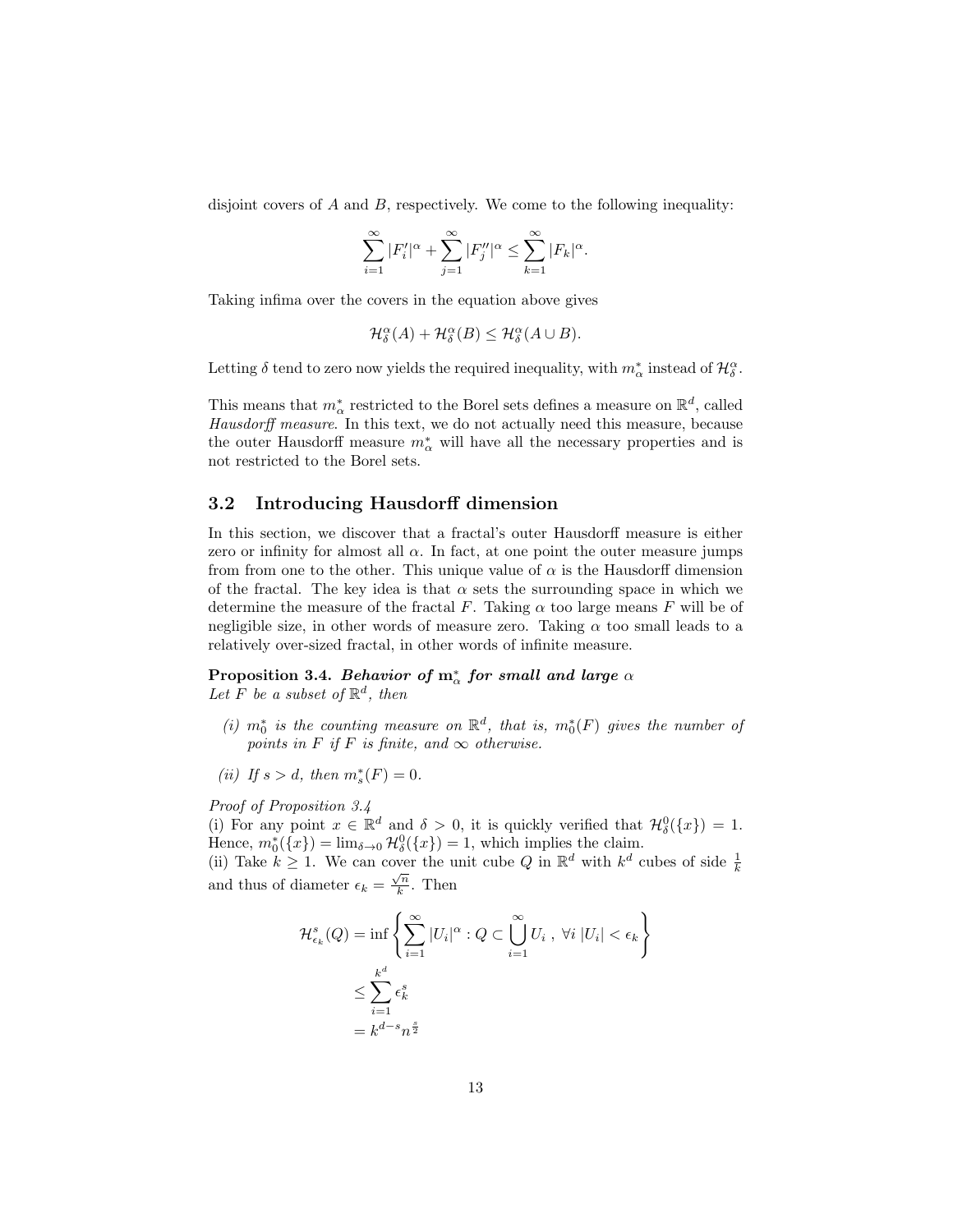As k tends to infinity, the right hand side above will tend to 0, since  $s > d$ . This implies  $m_s^*(Q) = 0$ . By covering  $\mathbb{R}^d$  with unit cubes like Q and using countable sub-additivity, we find  $m_s^*(\mathbb{R}^d) = 0$ , so especially  $m_s^*(F) = 0$ .  $\Box$ 

The general behavior of  $m^*_\alpha$  is not all that different. Assume  $m^*_\alpha(F) < +\infty$  for some  $\alpha$  and take  $\beta > \alpha$ . Then for any δ-cover  $\{U_i\}$  of F we know

$$
\sum_{i=1}^{\infty} |U_i|^{\beta} = \sum_{i=1}^{\infty} |U_i|^{\beta - \alpha} |U_i|^{\alpha} \leq \delta^{\beta - \alpha} \sum_{i=1}^{\infty} |U_i|^{\alpha}.
$$
 (1)

Taking infima and letting  $\delta$  tend to zero results in  $m^*_{\beta}(F)$  on the left-hand side and 0 on the right-hand side. In other words, if  $m^{\tilde{*}}_{\alpha}(F)$  is ever finite, the  $\beta$ dimensional measure is zero for all  $\beta > \alpha$ .

Alternatively, if  $m^*_{\alpha}(F) > 0$  and  $\beta < \alpha$ , we know that inequality (1) above holds in opposite direction, because  $\beta - \alpha < 0$ . Then a similar line of reasoning shows that whenever  $m^*_{\alpha}(F)$  is non-zero, the  $\beta$ -dimensional measure is  $+\infty$  for every  $\beta < \alpha$ .

We conclude that the  $\alpha$ -dimensional outer Hausdorff measure of a fractal is almost always 0 or  $\infty$ . The outer measure can and will jump from 0 to  $\infty$  at only one point, which leads us to the following definition.

#### Definition 3.5. Hausdorff dimension

For any set  $F \subset \mathbb{R}$  its **Hausdorff dimension**  $\dim_H(F)$  is given by

$$
\dim_H(F) = \inf \{ \beta > 0 : m_{\beta}^*(F) = 0 \}
$$
  
=  $\sup \{ \beta > 0 : m_{\beta}^*(F) = \infty \}$ 

Note that the definition does not involve the actual value of  $m^*_{\alpha}(F)$  at  $\alpha =$  $\dim_H(F)$ . In fact, there are fractal examples of all cases, so when  $m^*_{\alpha}(F)$  is zero, infinite, or non-zero and finite.

#### 3.3 Example of Hausdorff dimension

If one can find a finite upper bound and a non-zero lower bound for the sdimensional outer Hausdorff measure of a fractal  $F$ , it follows that s equals  $\dim_H(F)$ . Usually, finding a lower bound is more challenging, as is illustrated below.

#### Example: Cantor set

Here we prove that  $s = \log 2/\log 3$  is the Hausdorff dimension of the Cantor set C. Remember that  $C = \bigcap_{k=0}^{\infty} C_k$ , where  $C_k$  is made of  $2^k$  intervals of length  $3^{-k}$ . For the upper bound, let  $\delta > 0$  and choose  $k \in \mathbb{N}$  such that  $3^{-k} \leq \delta$ . Then  $C_k$  is a  $\delta$ -cover of C, so  $\mathcal{H}_\delta^s(C) \leq 2^k 3^{-ks} = 1$ , using the definition of s. Letting k tend to infinity gives  $m_s^*(C) \leq 1$ .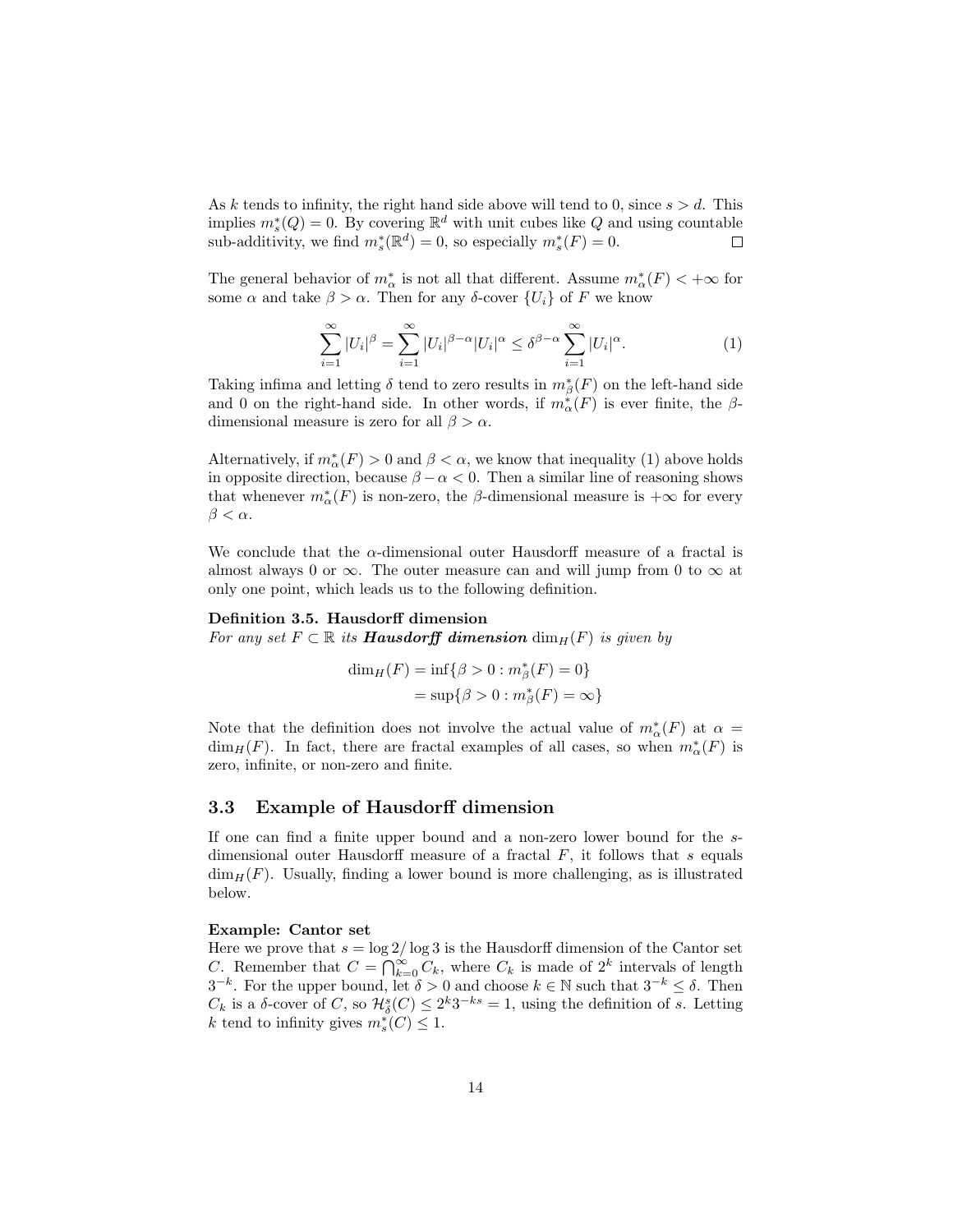To find a lower bound, we will show that

$$
\frac{1}{2} \le \sum_{i=1}^{m} |V_i|^s \tag{2}
$$

for any finite cover  ${V_i}_{i\in\mathbb{N}}$  of C consisting of intervals in [0, 1]. To see that this is sufficient, consider the following: certainly, covers worth considering consist of intervals in [0, 1]. Given such a cover  $\{U_i\}_{i\in\mathbb{N}}$ , let  $\epsilon > 0$  and define the sets  $V_i$  as follows.

- $U_i \subset V_i$  for all  $i \in \mathbb{N}$ .
- Every  $V_i$  is an open interval in  $[0, 1]$ .
- $(\sum_{i=1}^{\infty} |U_i|^s) + \epsilon \geq \sum_{i=1}^{\infty} |V_i|^s$

The last property of  $V_i$  could be satisfied by setting  $|V_i| = \sqrt[s]{|U_i|^s + \epsilon/(2^i)}$ , for example. Then  $\{V_i\}_{i\in\mathbb{N}}$  is an open cover of C, so by compactness of the Cantor set we can find a finite subcover  $\bigcup_{j=1}^{m} V_j$ . Assuming (2) we find

$$
\left(\sum_{i=1}^{\infty} |U_i|^s\right) + \epsilon \ge \sum_{i=1}^{\infty} |V_i|^s \ge \sum_{j=1}^m |V_j|^s \ge \frac{1}{2}.
$$

Letting  $\epsilon$  tend to 0 gives a positive lower bound for  $\sum_i |U_i|^s$ , and thus also for  $m_s^*(C)$ . Hence, only proving (2) now remains.

We will prove the claim by counting intersections of the  $V_i$  with intervals in  $C_k$ . For every  $V_j$  choose k such that  $3^{-(k+1)} \leq |V_j| < 3^{-k}$ . Intervals in  $C_k$  are at least a distance  $3^{-k}$  apart, so  $V_j$  intersects at most one interval of  $C_k$ . Thus, for  $l \geq k$  there are at most  $2^{l-k} = 2^l 3^{-sk}$  such intersections. Using  $3^{-(k+1)} \leq |V_j|$ , which implies  $3^{-ks}3^{-s} \leq |V_j|^s$ , we find  $2^l3^{-sk} \leq 2^l3^s|V_j|^s$ .

There are only finitely many  $V_i$ , so we can safely denote the largest  $k$  among all  $V_i$  with  $k_0$ . Every  $V_i$  intersects with at most  $2^{k_0}3^s|V_j|^s$  intervals of  $C_{k_0}$ . In total, the  $V_i$  must intersect all  $2^{k_0}$  intervals of  $C_k$ , as they form a cover of C. We use this to prove (2) as follows:

$$
2^{k_0} \le \sum_{j=1}^m 2^{k_0} 3^s |V_j|^s \implies 3^{-s} = \frac{1}{2} \le \sum_{i=1}^m |V_i|^s.
$$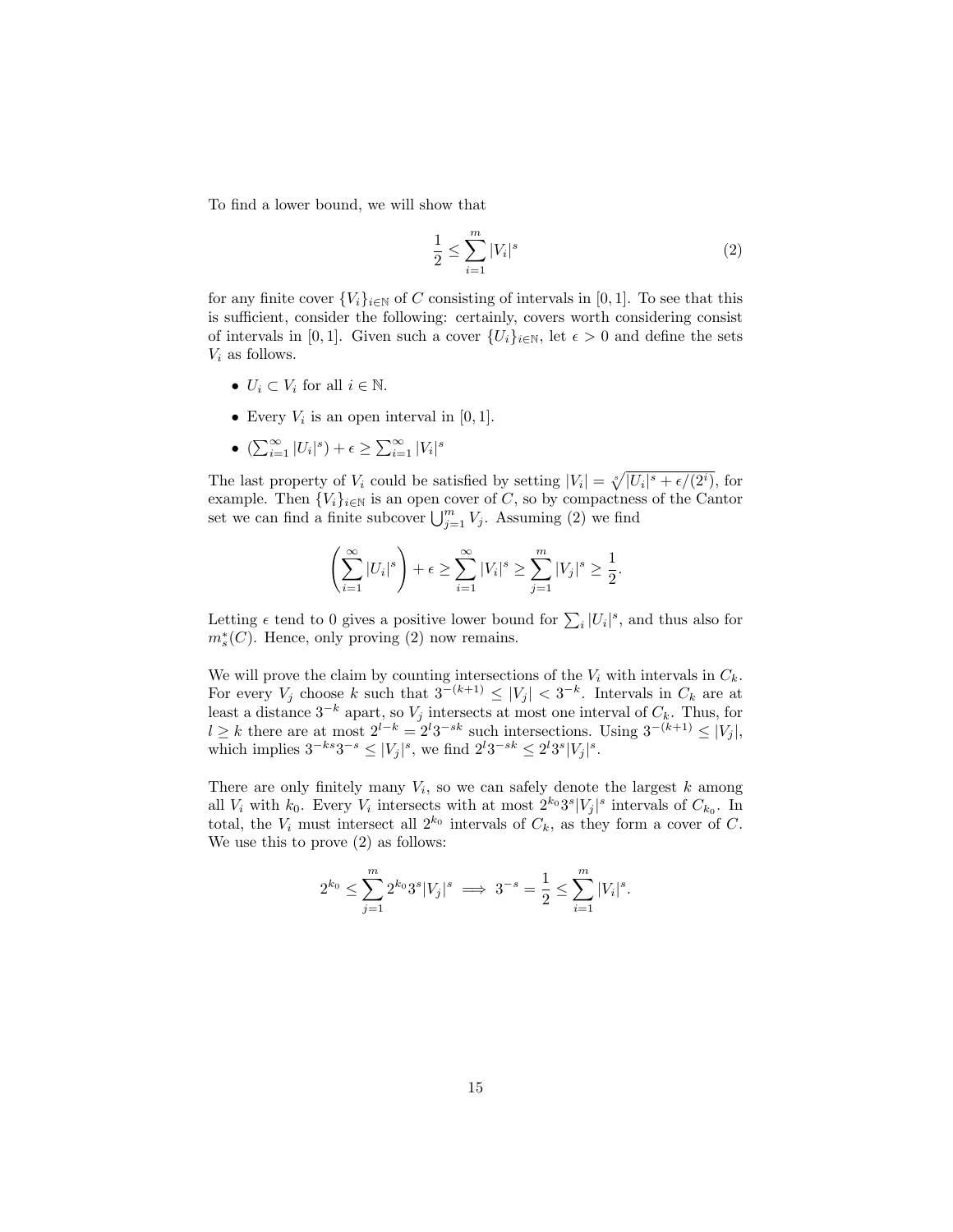#### 3.4 Properties of Hausdorff dimension

In analogy of our treatment of box-counting dimension, we now consider some basic, useful properties of Hausdorff dimension.

#### Proposition 3.6. Properties of Hausdorff dimension

- (i) If  $E \subset F \subset \mathbb{R}^d$ , then  $\dim_H(E) \leq \dim_H(F)$ .
- (ii) If  $F \subset \mathbb{R}^d$ , then  $0 \le \dim_H(F) \le d$ .
- (iii) If  $\{F_i\}_{i\in\mathbb{N}}$  is a countable family of sets in  $\mathbb{R}^d$ , then  $\dim_H(\bigcup_{i=1}^\infty F_i)$  =  $\sup_{1 \leq i \leq \infty} \{ \dim_H(F_i) \}.$

Proof of Proposition 3.6

(i) This follows from the monotonicity of  $m^*_\alpha.$ 

(ii) By construction, Hausdorff dimension is non-negative. We established in Proposition 3.4 that  $m_s^*(F) = 0$  for  $s > d$ , so  $\dim_H(F) = \inf\{\beta > 0 : m_\beta^*(F) = 0\}$  $0\} \leq d$ .

(iii) By monotonicity,  $\dim_H(\bigcup_{i=1}^{\infty} F_i) \geq \dim_H(F_i)$  for all i. This implies that  $\dim_H(\bigcup_{i=1}^{\infty} F_i) \geq \sup_i \{ \dim_H(F_i) \}.$  Alternatively, if  $s > \sup_i \dim_H(F_i)$ , then  $m_s^*(F_i) = 0$  for all *i*. Hence,  $m_s^*(U_i, F_i) \le \sum_i m_s^*(F_i) = 0$ , so we also know that  $\dim_H(\bigcup_{i=1}^{\infty} F_i) \leq \sup_i \{\dim_H(F_i)\}.$ 

The next proposition covers a relation between a fractal's box-counting dimension and Hausdorff dimension. This will be useful in the proof of Theorem 5.9.

#### Proposition 3.7. Comparison of fractal dimensions

If  $F$  is a non-empty, bounded subset of  $\mathbb{R}^d$ , then

$$
\dim_H(F) \le \underline{\dim}_B(F) \le \overline{\dim}_B(F).
$$

Proof of Proposition 3.7

Let  $s \geq 0$  such that  $m_s^*(F) > 1$ . Such an s always exists, because for small s we know that  $m_s^*(F) = +\infty$ . Using the definition of  $\mathcal{H}_\delta^s(F)$ , we find for  $\delta$ sufficiently small that

$$
1<\mathcal{H}^s_\delta(F)\leq N_\delta(F)\delta^s.
$$

Taking logarithms in the estimation above gives  $0 < \log N_{\delta}(F) + s \log \delta$ . Hence,  $s \leq \underline{\lim}_{\delta \to 0} \log N_{\delta}(F) / - \log \delta = \underline{\dim}_B(F).$ 

Note that  $\dim_H(F) = \sup\{\beta : m^*_{\beta}(F) = +\infty\} = \sup\{\beta : m^*_{\beta}(F) > 1\}.$  Thus, taking the supremum over admissible s gives  $\dim_H(F)$  on the left hand side, as required.  $\Box$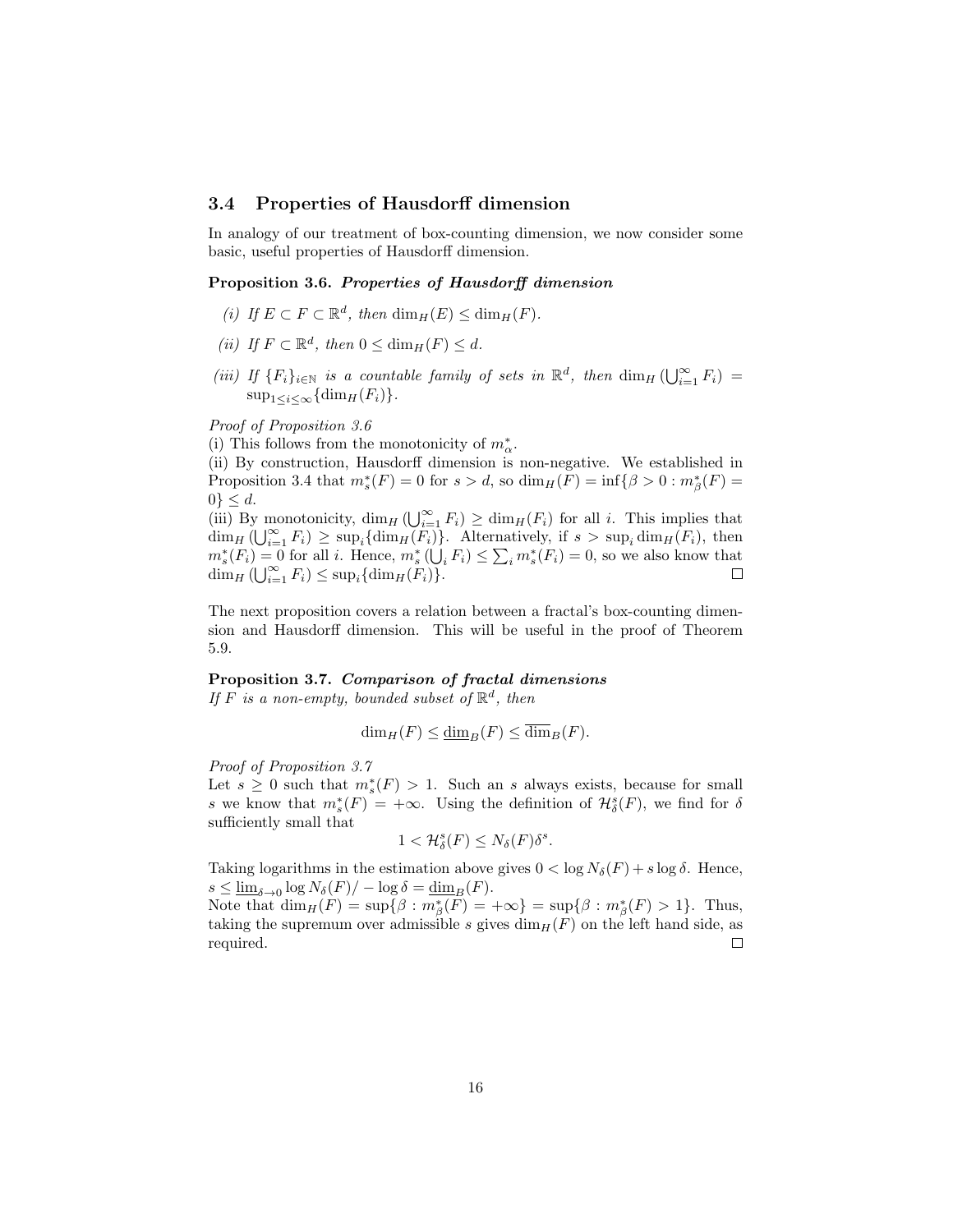## 4 Iterated function systems

As mentioned before, many fractals resemble themselves on a smaller scale in some way. In this section, we discover a specific method of finding and describing fractals that strongly feature such resemblance. In short, any family of contracting maps gives rise to a unique fractal, which remains invariant under the contracting maps. This fractal can be obtained by an iterative procedure of repeatedly applying the maps to a large enough set. The collection of maps is called a iterative function system and this section addresses its direct link with fractals.

### 4.1 Introducing iterated function systems

The previous paragraph introduced a few new concepts which need to be defined explicitly.

#### Definition 4.1. Contraction

A contraction with ratio r is a mapping  $S : \mathbb{R}^d \to \mathbb{R}^d$  such that

$$
|S(x) - S(y)| \le r|x - y| \quad \forall x, y \in \mathbb{R}^d
$$

with  $0 < r < 1$  fixed.

Note that for a contraction S and set U we know that  $|S(U)| \le r|U|$ . Also, the composition of contractions  $S_1, ..., S_n$  with ratios  $r_1, ..., r_n$  is again a contraction with ratio  $r_1 \ldots r_n$ .

#### Definition 4.2. Iterated function system (IFS)

A finite collection  $\{S_1, ..., S_n\}$  of contractions, with  $n > 1$ , is called an **iterated** function system (IFS).

#### Definition 4.3. Attractor

Let  $\{S_1, ..., S_n\}$  be an iterated function system. Then a non-empty compact set F is called an attractor of the IFS if

$$
F = \tilde{S}(F) = \bigcup_{i=1}^{n} S_i(F).
$$

A typical example of such an attractor is the von Koch curve of Section 1 (see Figure 1), which is constructed by repeatedly adding spikes to remaining line segments. Given  $\alpha$ ,  $\beta$  and  $\gamma$  as in Figure 4 and the rotation  $\rho$  centered at the origin of angle  $\pi/3$ , the corresponding contractions are given by

$$
S_1(x) = \frac{x}{3}, S_2(x) = \rho \frac{x}{3} + \alpha, S_3(x) = \rho^{-1} \frac{x}{3} + \beta, S_2(x) = \frac{x}{3} + \gamma.
$$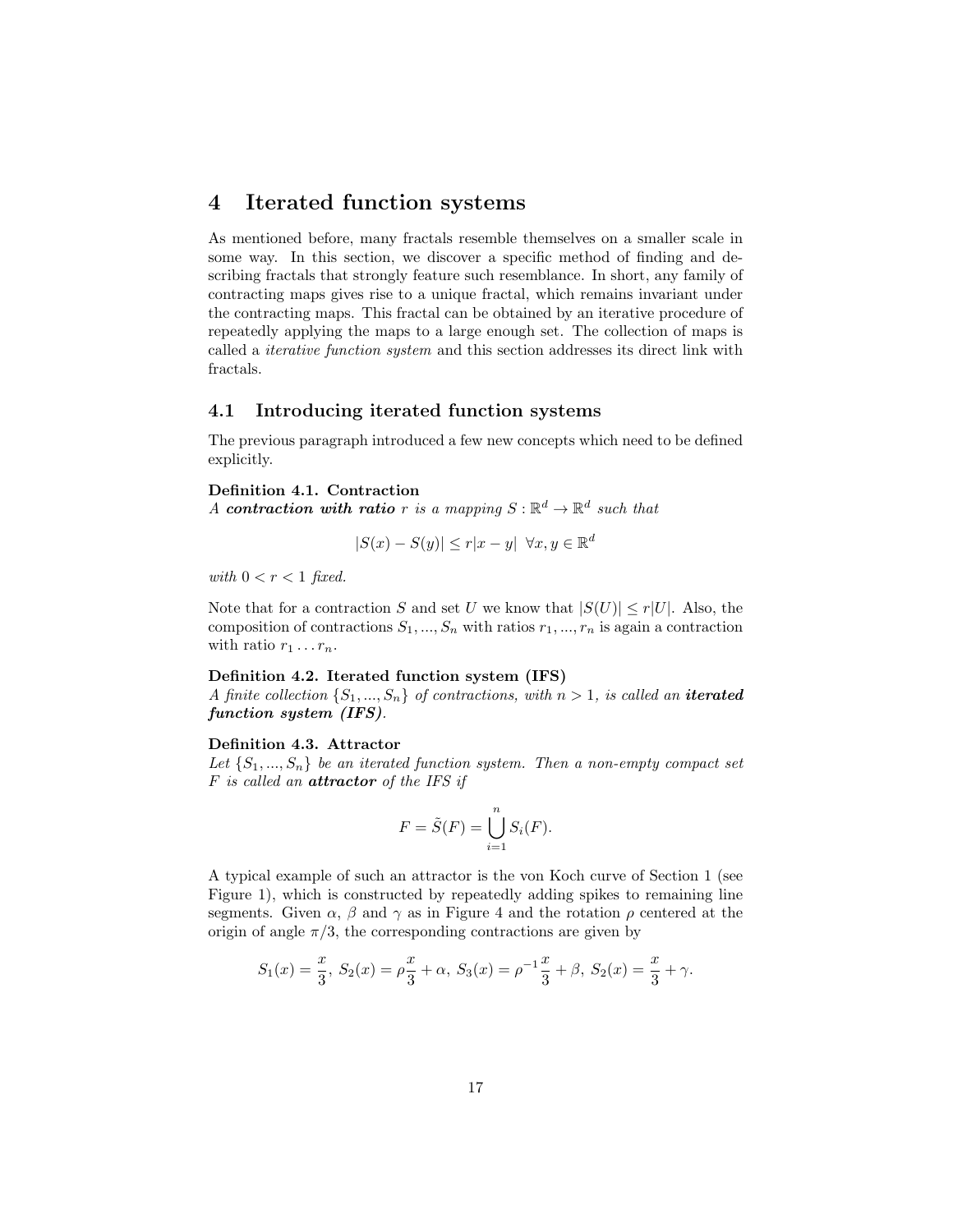

Figure 4: The points corresponding to the IFS of the von Koch curve.

However, this is a special case of an  $IFS$  because the involved contractions rescale by a constant factor of  $\frac{1}{3}$ , that is, the inequality in Definition 4.1 is in fact an equality. Such contractions are called similarities (see Definition 5.1) and are the main focus of the last section.

### 4.2 Hausdorff metric

Before we move on to this section's main result and proof, we need to do some groundwork. We define a distance function on the compact sets of  $\mathbb{R}^d$ , called the Hausdorff metric. For this purpose, we need the concept of a set's neighborhood. Given any set  $A \subset \mathbb{R}^d$  and  $\delta > 0$ , let  $A_{\delta} = \{x \in \mathbb{R}^d : |x-a| < \delta \text{ for some } a \in A\}.$ The set  $A_{\delta}$  is called the  $\delta$ -neighborhood of A. It contains A and a little more, namely the points within a distance  $\delta$  of A.

#### Definition 4.4. Hausdorff distance

Let  $A, B \subset \mathbb{R}^d$  be two non-empty compact sets. Then the **Hausdorff distance** between A and B is given by

$$
d_H(A, B) = \inf \{ \delta : B \subset A_{\delta} \text{ and } A \subset B_{\delta} \}
$$

In other words, the Hausdorff distance between two sets indicates how much both sets must be enlarged around their periphery in order to contain each other. This defines a metric, which is called the Hausdorff metric.

#### Proposition 4.5. Properties of Hausdorff distance

Let  $A, B, C$  be compact subsets of  $\mathbb{R}^d$  and let  $\{S_1, ..., S_n\}$  be an IFS. Then Hausdorff distance satisfies:

- (i)  $d_H(A, B) < \infty$ ;
- (ii)  $d_H(A, B) = 0 \iff A = B;$
- (iii)  $d_H(A, B) = d_H(B, A);$
- (iv)  $d_H(A, C) \leq d_H(A, B) + d_H(B, C);$
- (v)  $d_H(\tilde{S}(A), \tilde{S}(B)) \leq (\max_{1 \leq i \leq n} r_i) d_H(A, B).$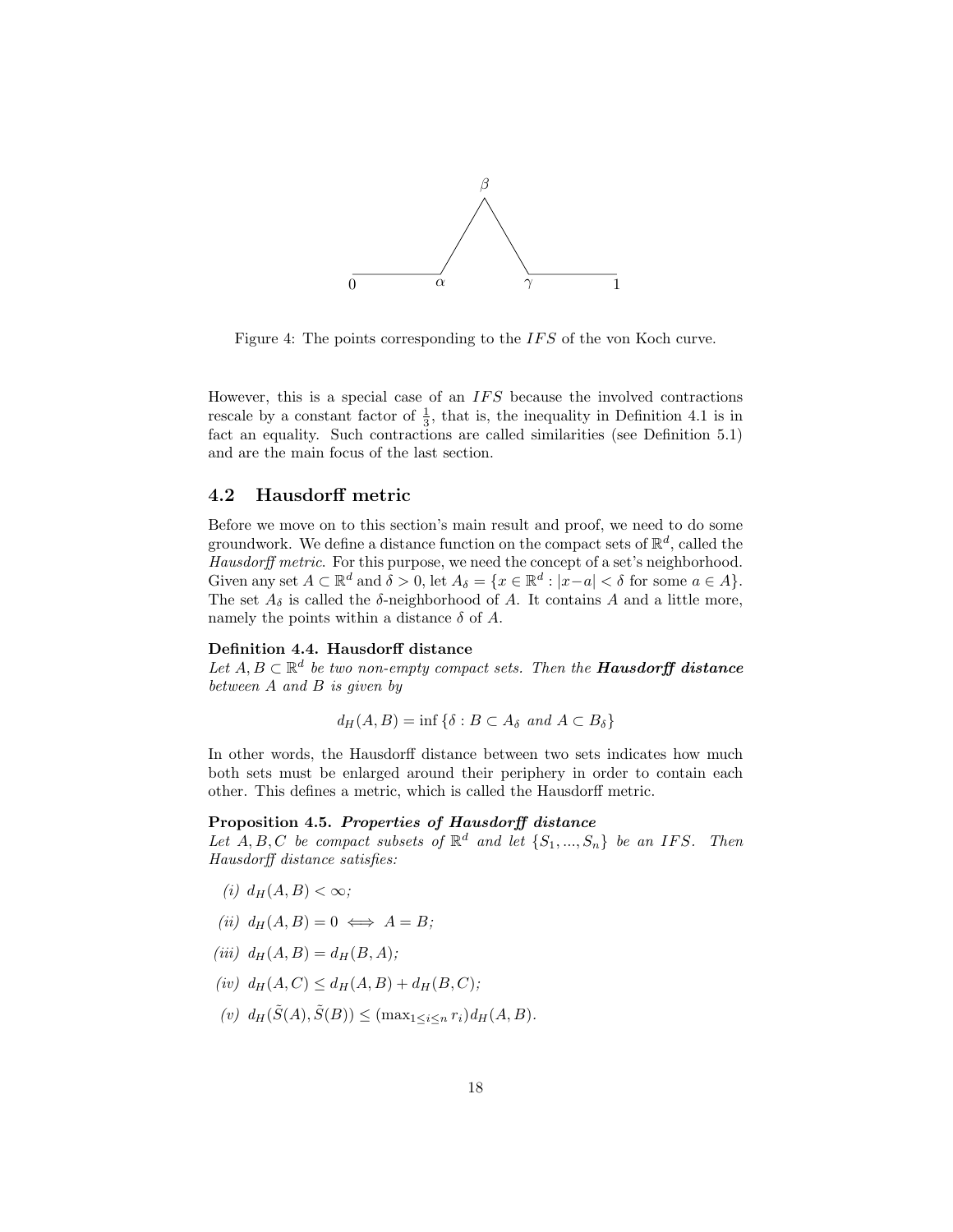The first four properties show that Hausdorff distance does indeed define a distance function, or metric, on the family of compact subsets of  $\mathbb{R}^d$ . Property (v) is important in the proof of uniqueness in Theorem 4.6.

#### Proof of Proposition 4.5

(i) The definition of Hausdorff metric implies the following equation:

$$
d_H(A, B) = \sup_{a \in A} d_H(\{a\}, B) = \sup_{a \in A} (\inf_{b \in B} |a - b|).
$$
 (3)

Both sets are bounded because they are compact, so the expression on the right hand side above is finite, as required

(ii) Assume that  $d_H(A, B) = 0$ , so  $A \subset B_\delta$  for every  $\delta > 0$ . B is compact so it is closed, which shows

$$
A \subset \bigcap_{\delta > 0} B_{\delta} = \overline{B} = B
$$

The reverse inclusion follows similarly and thus  $A = B$  whenever  $d_H(A, B) = 0$ . The other implication is evident.

- (iii) Symmetry follows instantly from the definition.
- (iv) We use Equation (3). For any  $a \in A$

$$
d_H(\{a\}, C) = \inf_{c \in C} |a - c|
$$
  
\n
$$
\leq \inf_{c \in C} (|a - b| + |b - c|)
$$
  
\n
$$
= |a - b| + d_H(\{b\}, C)
$$
  
\n
$$
\leq |a - b| + d_H(B, C)
$$
  
\n
$$
\forall b \in B
$$
  
\n
$$
\leq |a - b| + d_H(B, C)
$$
  
\n
$$
\forall b \in B.
$$

Taking the infimum over all  $b \in B$ , we obtain

$$
d_H({a}, C) \le \inf_{b \in B} |a - b| + d_H(B, C)
$$
  
=  $d_H(a, B) + d_H(B, C)$ .

Taking the supremum over  $a \in A$  then shows  $d_H(A, C) \leq d_H(A, B) + d_H(B, C)$ .

(v) First, we let  $\delta_0 = \max_{1 \leq i \leq n} d_H(S_i(A), S_i(B))$ . Then we know that  $S_i(A) \subset$  $S_i(B)_{\delta_0}$  and  $S_i(B) \subset S_i(A)_{\delta_0}$  for all  $i \in \{1, \ldots, n\}$ . This implies  $\tilde{S}(A) \subset \tilde{S}(B)_{\delta_0}$ and  $\widetilde{S}(B) \subset \widetilde{S}(A)_{\delta_0}$ , so

$$
d_H(\tilde{S}(A), \tilde{S}(B)) \le \max_{1 \le i \le n} d_H(S_i(A), S_i(B)).
$$
\n(4)

Hausdorff metric is defined as an infimum over distances and a contraction  $S_i$ reduce distances, at least with factor  $r_i$ . This means we can state

$$
\max_{1 \leq i \leq n} d_H(S_i(A), S_i(B)) \leq (\max_{1 \leq i \leq n} r_i) d_H(A, B).
$$

In combination with (4) this proves the claim.

 $\Box$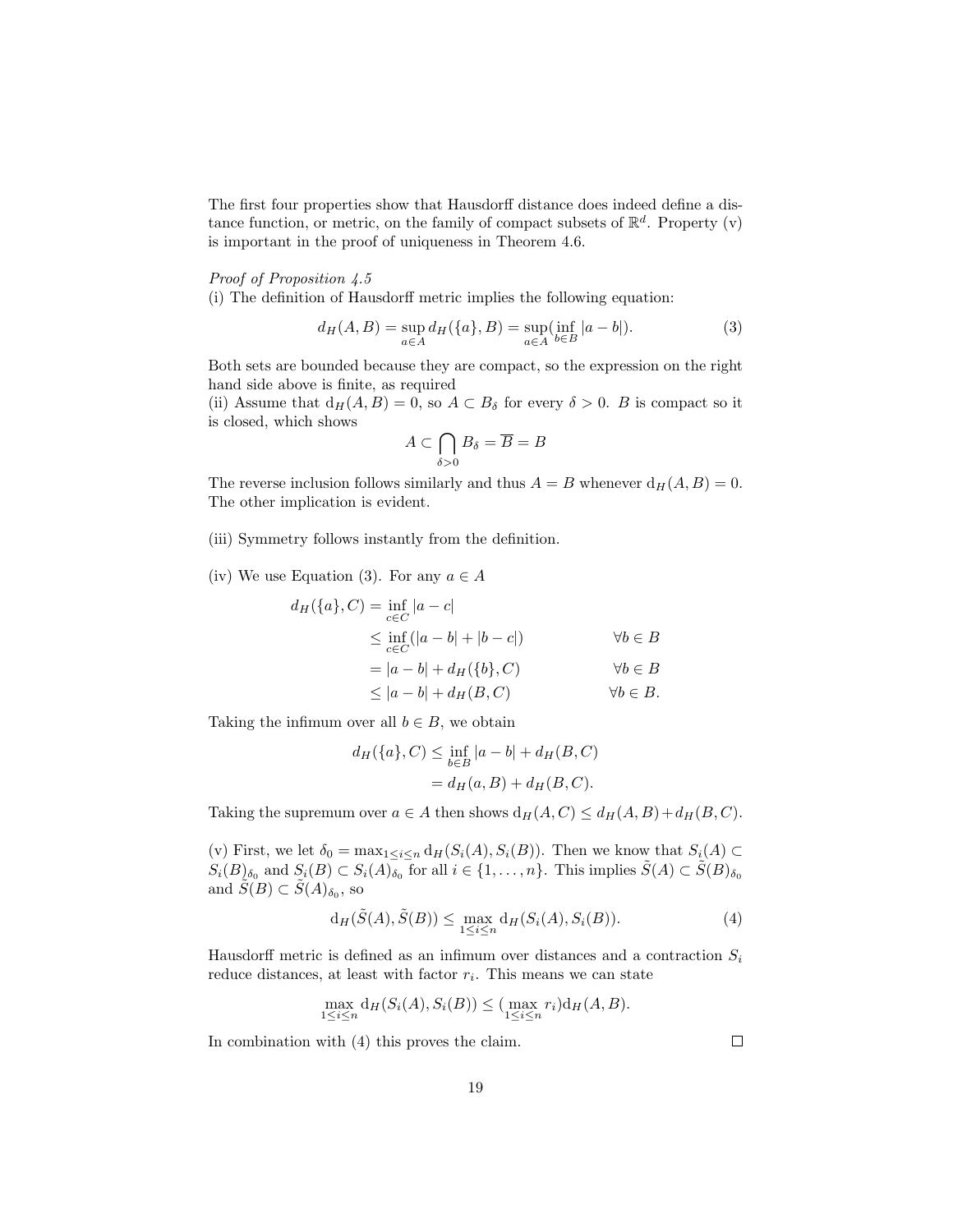#### 4.3 Unique attractors

#### Theorem 4.6. Unique attractors of iterated function systems

Let  $\{S_1, ..., S_n\}$  be an IFS. Then this system has a unique attractor. In other words, there is a unique non-empty compact set F such that

$$
F = \bigcup_{i=1}^{n} S_i(F).
$$

If B is any non-empty compact set such that  $S_i(B) \subset B$  for all i with  $1 \leq i \leq n$ , then the attractor F can be expressed as

$$
F = \bigcap_{k=0}^{\infty} \tilde{S}^k(B).
$$

Proof of Theorem 4.6

The following proof consists of three steps: first, we establish the existence of a set  $B$  that contains its image under any  $S_i$ . Next, we prove that iteratively applying  $S$  to such a set results in an attractor  $F$ . Last, we use Hausdorff metric to prove uniqueness of F.

Take a contraction  $S_i$  with corresponding ratio  $r_i$  from the IFS. We will determine a radius  $R_i$  such that the ball  $B_i$  with radius  $R_i$  centered around the origin satisfies  $S_i(B_i) \subset B_i$ . By the triangle inequality, we know that  $|S_i(x)| \leq |S_i(x) - S_i(0)| + |S_i(0)|$  for any  $x \in \mathbb{R}^d$ . The definition of contractions then leads to

$$
|S_i(x)| \le r_i |x| + |S_i(0)|.
$$

We want that  $|x| \leq R_i$  implies  $|S_i(x)| \leq R_i$ . The inequality above shows it suffices to have  $r_i R_i + |S(0)| \leq R_i$ . In other words, a ball with a radius  $R_i$ larger than  $|S(0)|/(1-r)$  will do. If we let B be the ball among all  $B_i$  with the largest radius, we have found a set that satisfies  $S_i(B) \subset B$  for all i.

We now know that  $\tilde{S}(B) \subset B$  and consequently that  $\tilde{S}^{k+1}(B) \subset \tilde{S}^k(B)$  for all  $k \in \mathbb{N}$ . Hence,  $\{\tilde{S}^k(B)\}_k$  forms a decreasing sequence of non-empty compact sets. The non-empty compact intersection  $F = \bigcap_{k=0}^{\infty} \tilde{S}^k(B)$  of these sets is an attractor as desired, which is clarified below.

$$
\tilde{S}(F) = \tilde{S}\left(\bigcap_{k=0}^{\infty} \tilde{S}^k(B)\right)
$$

$$
= \bigcap_{k=0}^{\infty} \tilde{S}\left(\tilde{S}^k(B)\right)
$$

$$
= \bigcap_{k=1}^{\infty} \tilde{S}^k(B)
$$

$$
= F
$$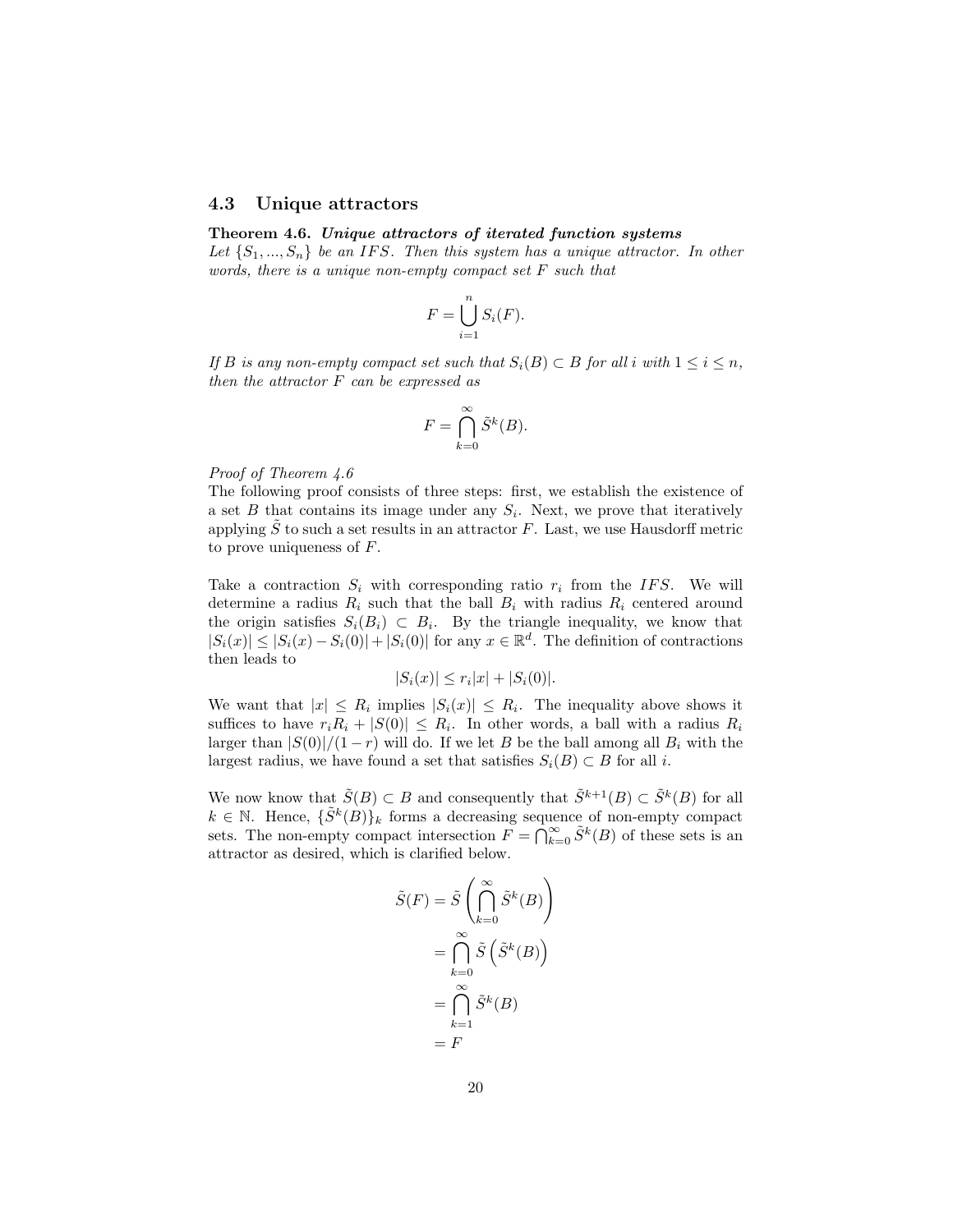Only checking the uniqueness of  $F$  remains. Suppose there is another attractor G, then we have both  $\tilde{S}(F) = F$  and  $\tilde{S}(G) = G$ . Using property (v) of Hausdorff distance, we find

$$
\mathrm{d}_H(F,G) = \mathrm{d}_H(\tilde{S}(F),\tilde{S}(G)) \le (\max_{1 \le i \le n} r_i) \mathrm{d}_H(F,G).
$$

Because  $0 < \max_{1 \leq i \leq n} r_i < 1$ , we know that  $d_H(F, G) = 0$  and we conclude that  $F = G$ .  $\Box$ 

#### 4.4 Encoding fractals

The previous theorem provides us with a new way to approach many fractals. We have established that when a compact set B is big enough,  $\{\tilde{S}^k(B)\}_k$  is a decreasing sequence of sets that converges to the attractor  $\overline{F} = \bigcap_{k=0}^{\infty} S^k(B)$ . Further inspection of this intersection leads to a method of describing the points in  $F$ .

#### Proposition 4.7. Encoding points of attractors

Let  $\{S_1, ..., S_n\}$  be an IFS and let F be its unique attractor, so  $F = \bigcap_{k=0}^{\infty} \tilde{S}^k(B)$ for any large enough compact set B. We define the function

$$
\phi: \{(i_1, i_2, \ldots) : 1 \le i_j \le n\} \to F
$$

that sends  $(i_1, i_2, \ldots)$  to

$$
\{x_{i_1,i_2,...}\} = \bigcap_{k=1}^{\infty} S_{i_1} \circ \cdots \circ S_{i_k}(B).
$$

Then  $\phi$  is surjective.

#### Proof of Proposition 4.7

First, we verify that  $\phi$  is well-defined. For a given sequence  $(i_1, i_2, \ldots)$ , we know that  $\{S_{i_1} \circ \cdots \circ S_{i_k}(B)\}_{k \in \mathbb{N}}$  is a decreasing sequence of compact sets of which the diameters tend to zero, in a non-empty complete metric space. Hence, the intersection contains precisely one point, which we define as  $x_{i_1,i_2,...}$ . Furthermore, this intersection is contained in  $F$  because

$$
\bigcap_{k=1}^{\infty} S_{i_1} \circ \cdots \circ S_{i_k}(B) \subset \bigcap_{k=0}^{\infty} \tilde{S}^k(B) = F.
$$

Next, we prove surjectivity. For  $k \in \mathbb{N}$  we use  $\mathcal{I}_k$  to denote the set of all sequences  $(i_1, ..., i_k)$  with  $1 \leq i_k \leq n$ . Then we can rewrite  $\tilde{S}^k(B)$  as follows:

$$
\tilde{S}^k(B) = \tilde{S} \circ \cdots \circ \tilde{S}(B)
$$
\n
$$
= \bigcup_{i=1}^m S_i \left( \bigcup_{i=1}^m S_i \left( \dots \left( \bigcup_{i=1}^m S_i(B) \right) \dots \right) \right)
$$
\n
$$
= \bigcup_{I_k} S_{i_1} \circ \cdots \circ S_{i_k}(B).
$$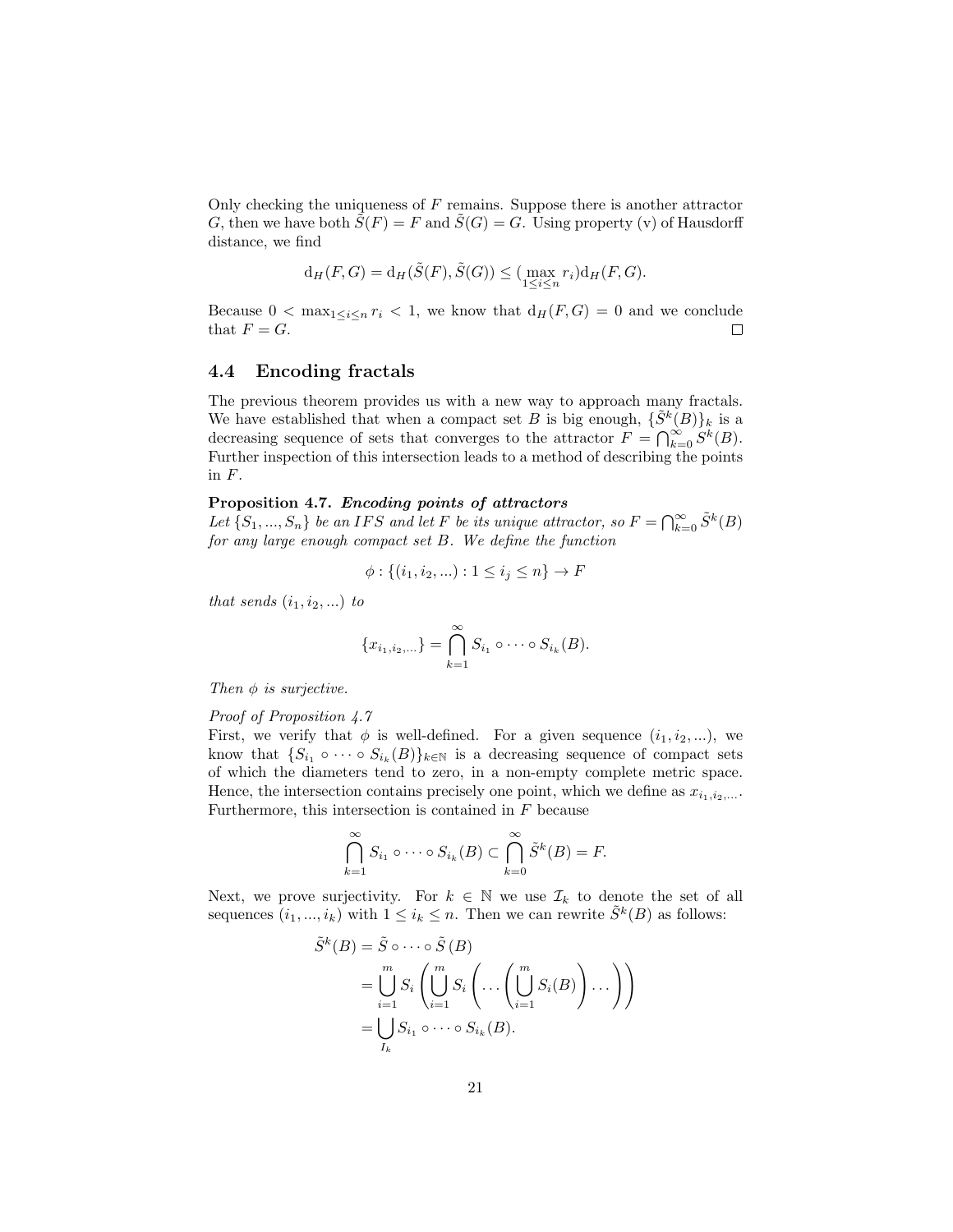Any point  $x \in F$  is contained in  $\tilde{S}^k(B)$  for every  $k \in \mathbb{N}$ . Hence, for every  $k \in \mathbb{N}$ there is a sequence  $(i_1, ..., i_k) \in \mathcal{I}_k$  such that  $x \in S_{i_1} \circ \cdots \circ S_{i_k}(B)$ . This leads to a sequence  $(i_1, i_2, \ldots)$  with the desired property.

The function  $\phi$  allows us to notate points x as  $x_{i_1,i_2,...}$ , where  $(i_1, i_2,...)$  is a corresponding sequence. Note that this sequence is not necessarily unique, but this is enough to be useful in the next section.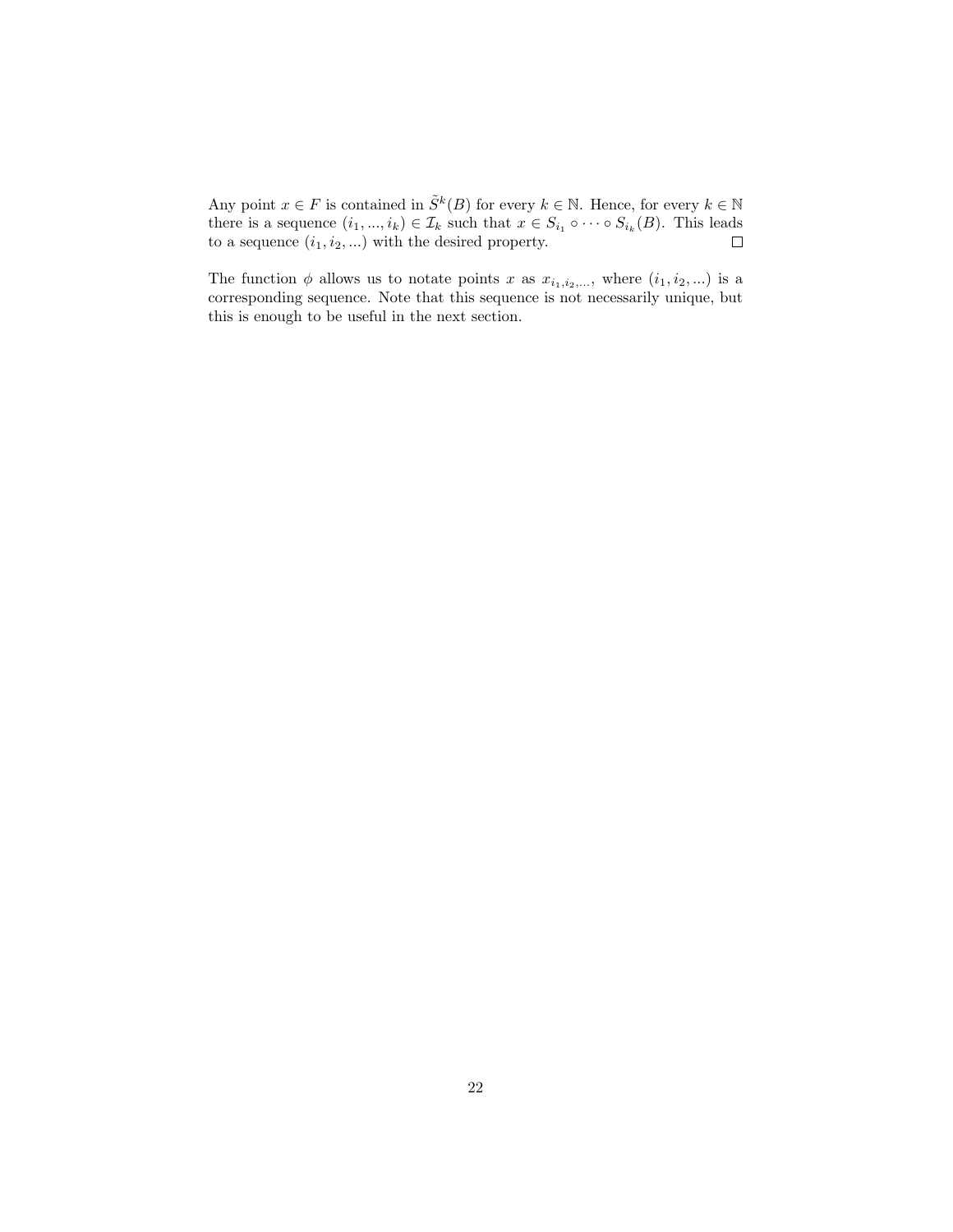## 5 Fractal dimension of self-similar sets

Now we focus on certain special iterated function systems, namely those of which the contractions scale with a constant factor. The attractors of such systems are known as self-similar sets, because of their high degree of self-similarity. The box-counting and Hausdorff dimension of these attractors can be expressed elegantly in terms of the systems' contraction ratios. This section first introduces some necessary background and then we prove the main theorem. Last, we see some examples of using this theorem to determine fractal dimensions.

#### Definition 5.1. Similarity

A contracting **similarity with ratio** r is a mapping  $S : \mathbb{R}^d \to \mathbb{R}^d$  such that

$$
|S(x) - S(y)| = r|x - y| \quad \forall x, y \in \mathbb{R}^d
$$

with  $0 < r < 1$  fixed.

It is clear that similarities are just contractions with the added condition that distance decreases consistently. After all, the requirement for ratios is only that  $|S(x) - S(y)| \le r|x - y|$ . Consequently, Theorem 4.6 holds for iterated function systems consisting of similarities, which justifies the following definition.

#### Definition 5.2. Self-similar set

Let F be the attractor of an IFS  $\{S_1, ..., S_n\}$  consisting of similarities. In other words, F is non-emtpy, compact, and

$$
F = \bigcup_{i=1}^{n} S_i(F).
$$

Then  $F$  is called a self-similar set.

The von Koch curve is a self-similar set, corresponding to four similarities with contraction ratios  $\frac{1}{3}$  (see Section 4.1). Also, the Sierpínski triangle and the Cantor set are self-similar sets. For example, the Cantor set is the attractor of the similarities  $S_1, S_2 : [0, 1] \to [0, 1]$  with  $S_1 : x \mapsto \frac{1}{3}x$  and  $S_2 : x \mapsto \frac{1}{3}x + \frac{2}{3}$ .

#### 5.1 Groundwork

This subsection focuses on the technical lemmas and definitions that are necessary to understand Theorem 5.9. The first result, Lemma 5.3, will be crucial in determining a lower bound for self-similar sets' Hausdorff dimension.

#### Lemma 5.3. Outer measure estimate

Let  $\mu$  be an outer measure on a bounded set  $F \subset \mathbb{R}^d$ . Let  $s > 0$  and suppose that there are numbers  $q > 0$  and  $r > 0$  such that

$$
\mu(U) \le q|U|^s
$$

for all sets  $U \subset \mathbb{R}^d$  with  $|U| \leq r$ . Then the following inequality holds:

$$
\frac{\mu(F)}{q} \le m_s(F).
$$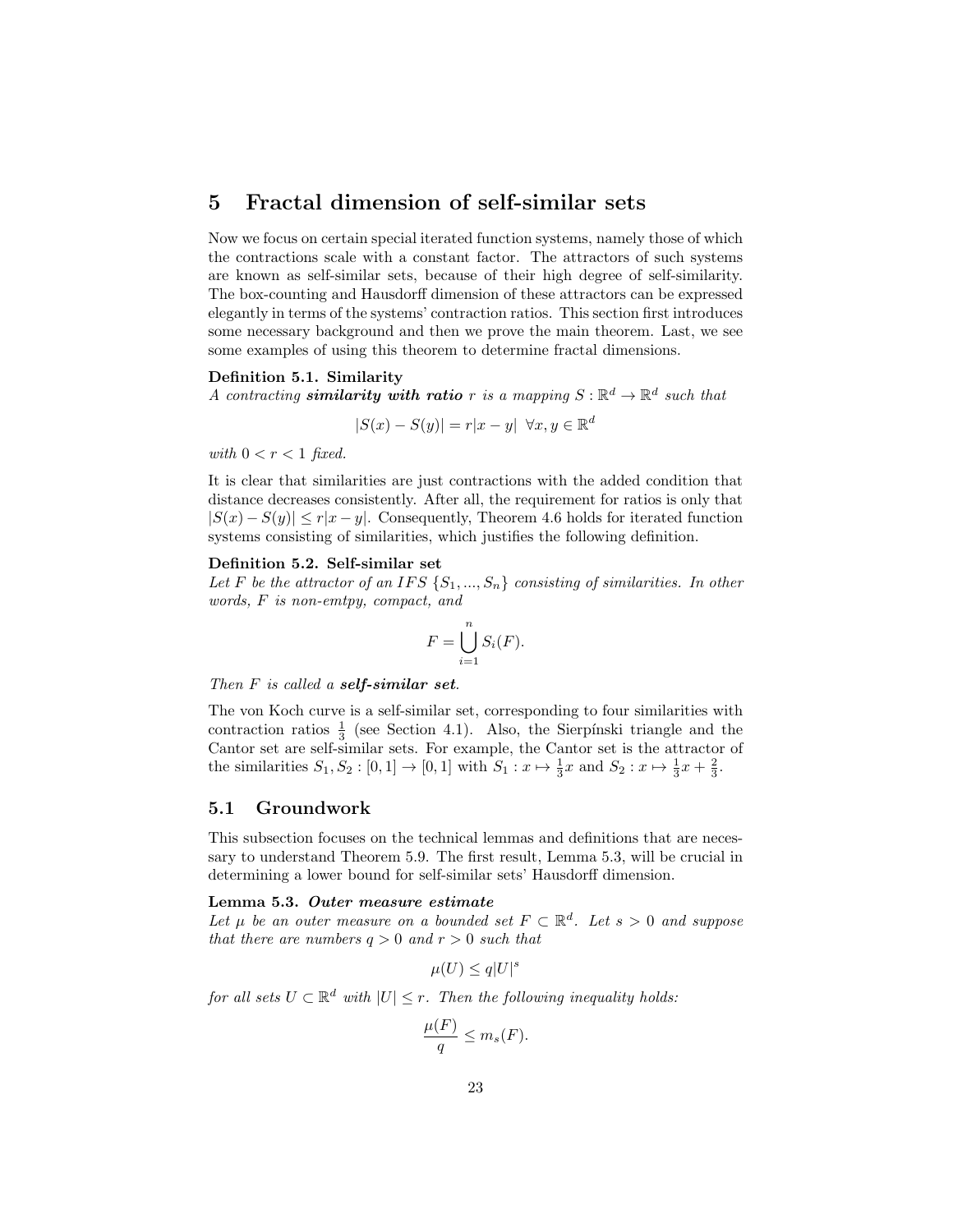#### Proof of lemma 5.3

As seen before, first considering any cover of  $F$  and then taking infima leads to the required estimate of the Hausdorff measure. Take a positive  $\delta < r$  and let  $U_i$  be any  $\delta$ -cover of F, then

$$
\mu(F) \le \mu\left(\bigcup_{i=1}^{\infty} U_i\right) \le \sum_{i=1}^{\infty} \mu(U_i) \le q \sum_{i=1}^{\infty} |U_i|^s.
$$

The last inequality follows from the lemma's assumptions. Taking infima and letting  $\delta$  tend to zero results in  $\mu(F) \leq q m_s(F)$ , hence the claim.  $\Box$ 

To use the lemma above, we need an appropriate outer measure on the given fractal. The following theorem constructs an outer measure on the infinite product space  $X^{\mathbb{N}}$  step by step, which later leads to the required outer measure.

#### Proposition 5.4. Outer measure on an infinite product space

 $\sum_{x \in X} p_x = 1.$ Let X be a finite set and let  $p : X \to [0,1], x \mapsto p_x$  be a function such that

(i) For  $k \in \mathbb{N}$  and  $C \subset X^k$  define

$$
I_C = \{ (x_1, x_2, \ldots) \in X^{\mathbb{N}} \mid (x_1, \ldots, x_k) \in C \}.
$$

For  $k = 0$ , define  $I_{\emptyset} = X^{\mathbb{N}}$ . Then  $\mathcal{A} = \{I_C : k \in \mathbb{N}_0, C \subset X^k\}$  is an algebra.

(ii) For  $k \in \mathbb{N}_0$ ,  $C \subseteq X^k$  define

$$
\mu(I_C) = \sum_{(i_1,\ldots,i_k)\in C} p_{i_1}\cdots p_{i_k}.
$$

Then  $\mu$  is a finitely additive measure on A with  $\mu(X^{\mathbb{N}}) = 1$ .

- (iii) The measure  $\mu$  has the following properties.
	- (α)  $\mu$  is continuous at  $\emptyset$ : if  $\{A_k \in \mathcal{A}\}_{n \in \mathbb{N}}$  satisfies  $A_{k+1} \subseteq A_k$   $\forall k$  and  $\bigcap_k A_k = \emptyset$ , then  $\lim_{k \to \infty} \mu(A_k) = 0$ .
	- (β)  $\mu$  is continuous from below: if  $B \in \mathcal{A}$  and  $\{B_n \in \mathcal{A}\}_{n \in \mathcal{A}}$  satisfies  $B_{n+1} \supseteq B_n$   $\forall n \text{ with } \bigcup_n B_n = B$ , then  $\lim_{n \to \infty} \mu(B_n) = \mu(B)$ .
	- ( $\gamma$ )  $\mu$  is countably sub-additive, as in, if  $A \in \mathcal{A}$  and  $\{A_n \in \mathcal{A}\}_{n \in \mathbb{N}}$  with  $A \subseteq \bigcup_n A_n$ , then  $\mu(A) \leq \sum_n \mu(A_n)$ .

(iv) For a any set  $A \subseteq X^{\mathbb{N}}$  define

$$
\tilde{\mu}(A) = \inf \{ \sum_{i=1}^{\infty} \mu(B_i) \mid B_i \in \mathcal{A} \ \forall i, \ A \subseteq \bigcup_{i=1}^{\infty} B_i \}.
$$

Then  $\tilde{\mu}$  is an outer measure op  $X^{\mathbb{N}}$ .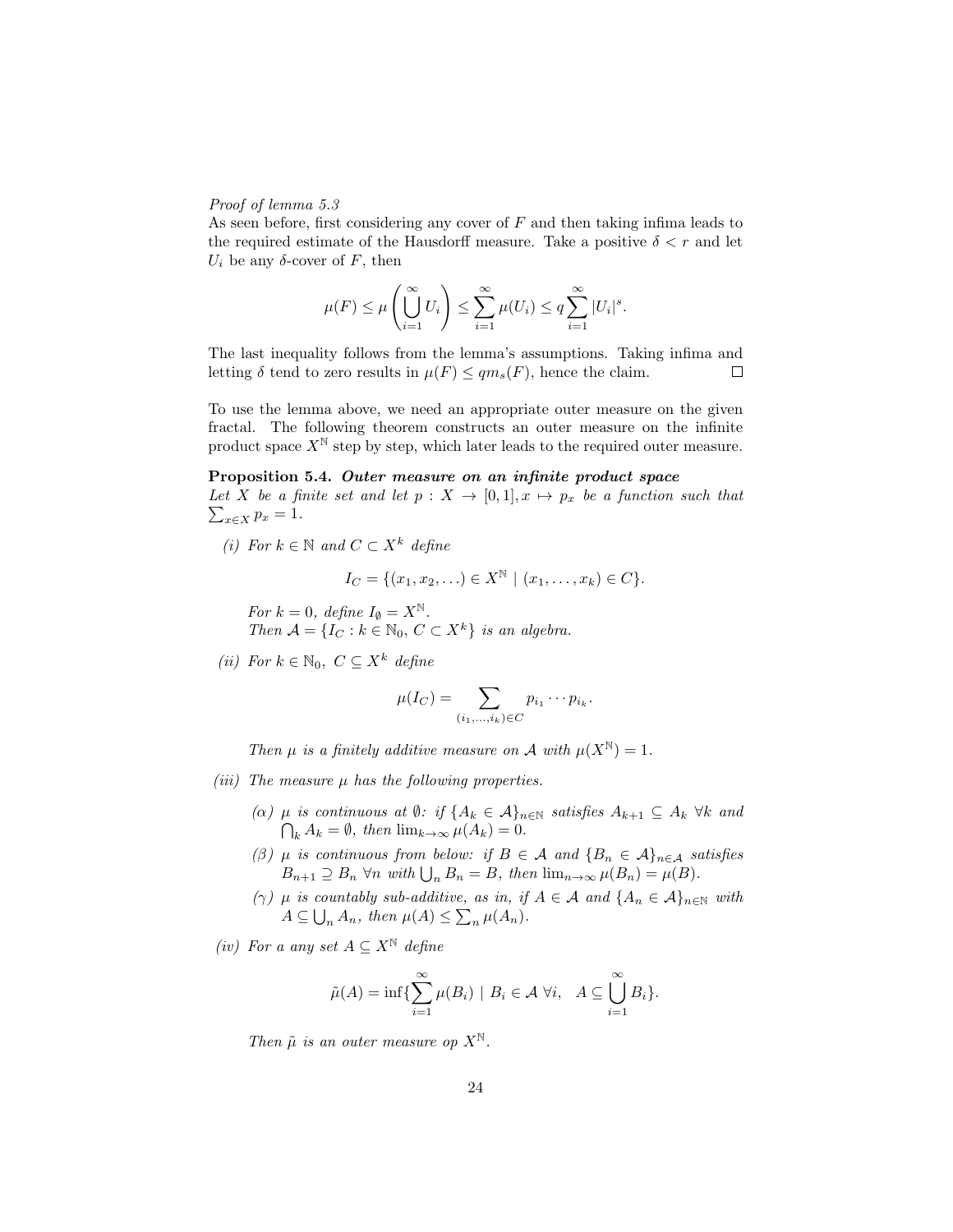(v) The restriction of  $\tilde{\mu}$  to A equals  $\mu$ , in other words  $\tilde{\mu}|_{\mathcal{A}} = \mu$ 

#### Proof of Proposition 5.4

(i) Let  $C \subset X^k$  and  $D \subset X^l$  with  $l > k$ . We write  $C' = C \times X^{l-k}$ . Then  $I_C \cup I_D = I_{C' \cup D}$ , where  $C' \cup D \subset X^l$ . The case where  $k = l$  speaks for itself. Hence, A is closed under finite unions. By construction it contains  $\emptyset$  and  $X^{\mathbb{N}}$ , so only checking that  $A$  is closed under complements remains. Take subsets  $C_1, ..., C_m$  in  $X^{\breve{\kappa}}$ , then  $(\bigcup_{i=1}^m I_{C_i})^c = \bigcap_{i=1}^m (I_{C_i})^c = \bigcap_{i=1}^m I_{C_i^c}$ . This intersection can be expressed as a set of sequences with specified starting terms, namely the points in  $\bigcap_{i=1}^m C_i^c$ . If the sets are subsets of different  $X^k$ ,  $X^l$ , and so on, the previous procedure with  $C'$  shows our reasoning still holds.

(ii) Let C and D be disjoint subsets of  $X^k$ , then

$$
\mu(I_C \cup I_D) = \sum_{C \cup D} p_{i_1} \cdots p_{i_k} = \sum_C p_{i_1} \cdots p_{i_k} + \sum_D p_{j_1} \cdots p_{j_k} = \mu(I_C) + \mu(I_D).
$$

If  $C \subset X^k$  and  $D \subset X^l$  with  $l > k$ , consider  $C \times X^{l-k} \subset X^l$ . The equation above then still holds, since  $\sum_{x \in X} p_x = 1$ . Finite additivity follows inductively.

(iii) ( $\alpha$ ) We prove the claim by by contradiction, so we assume there is an  $\epsilon > 0$ such that  $\mu(A_k) > \epsilon$  for all k and prove that this implies  $\bigcap_k A_k \neq \emptyset$ . For  $A \in \mathcal{A}$ and  $(x_1, ..., x_n) \in X^n$ , we define the section

$$
A^{x_1,...,x_n} = \left\{ (z_{n+1}, z_{n+2}, ...) \in X^{\mathbb{N}} : (x_1, ..., x_n, z_{n+1}, ...) \in A \right\}.
$$

Also, we define  $B_k^1 = \{x \in X : \mu(A_k^x) > \epsilon/2\}$ . Using that  $\mu(X^{\mathbb{N}}) = 1$  and Fubini's theorem, we find the following estimation:

$$
\epsilon < \mu(A_k) = \sum_{x \in X} \mu(A_k^x) p_x
$$
\n
$$
= \sum_{x \in B_k^1} \mu(A_k^x) p_x + \sum_{x \in X \setminus B_k^1} \mu(A_k^x) p_x
$$
\n
$$
\leq \mu(B_k^1) + \frac{\epsilon}{2}.
$$

This means we have a decreasing sequence  ${B_k^1}_{k\in\mathbb{N}}$  in the finite set X, with  $\mu(B_k^1) > \epsilon/2$  for all k. Hence, we can fix  $y_1$  in the non-empty intersection of all  $B_k^1$ . So far, we have found points  $x \in B_k^1$  such that  $\mu(A_k^x) > \epsilon/2$ , where the  $A_k^x$  are sections of sets in the decreasing sequence  $\{A_k\}$ . Similarly, we can now define  $B_k^2$  as the set of points x such that  $\mu(A_k^{y_1,x}) > \epsilon/4$ , where the  $A_k^{y_1,x}$  are sections of sets in the decreasing sequence  $\{A_k^{y_1}\}$ . Here we have  $\mu(A_k^{y_1}) > \epsilon/2$  for all k, instead of  $\mu(A_k) > \epsilon$ . In analogy with  $y_1$ , we can then pick a  $y_2 \in \bigcap_k B_k^2$ . Inductively repeating this process, we obtain a sequence  $\{y_1, y_2, y_3, ...\}$ . We verify that  $\{y_1, y_2, ...\} \in \bigcap_k A_k$ . Consider  $A_j$  for some  $j \in \mathbb{N}$ , and write  $A_j =$ 

 $C \times X^{\mathbb{N}}$  for some  $C \subset X^l$ . By construction,  $\mu(A_j^{y_1,...,y_l}) > \epsilon 2^{-l}$ , so  $A_j^{y_1,...,y_l} \neq \emptyset$ . This means that for some  $\{z_{l+1}, z_{l+2}, ...\}$  we have  $\{y_1, ..., y_l, z_{l+1}, ...\} \in A_j$ . Note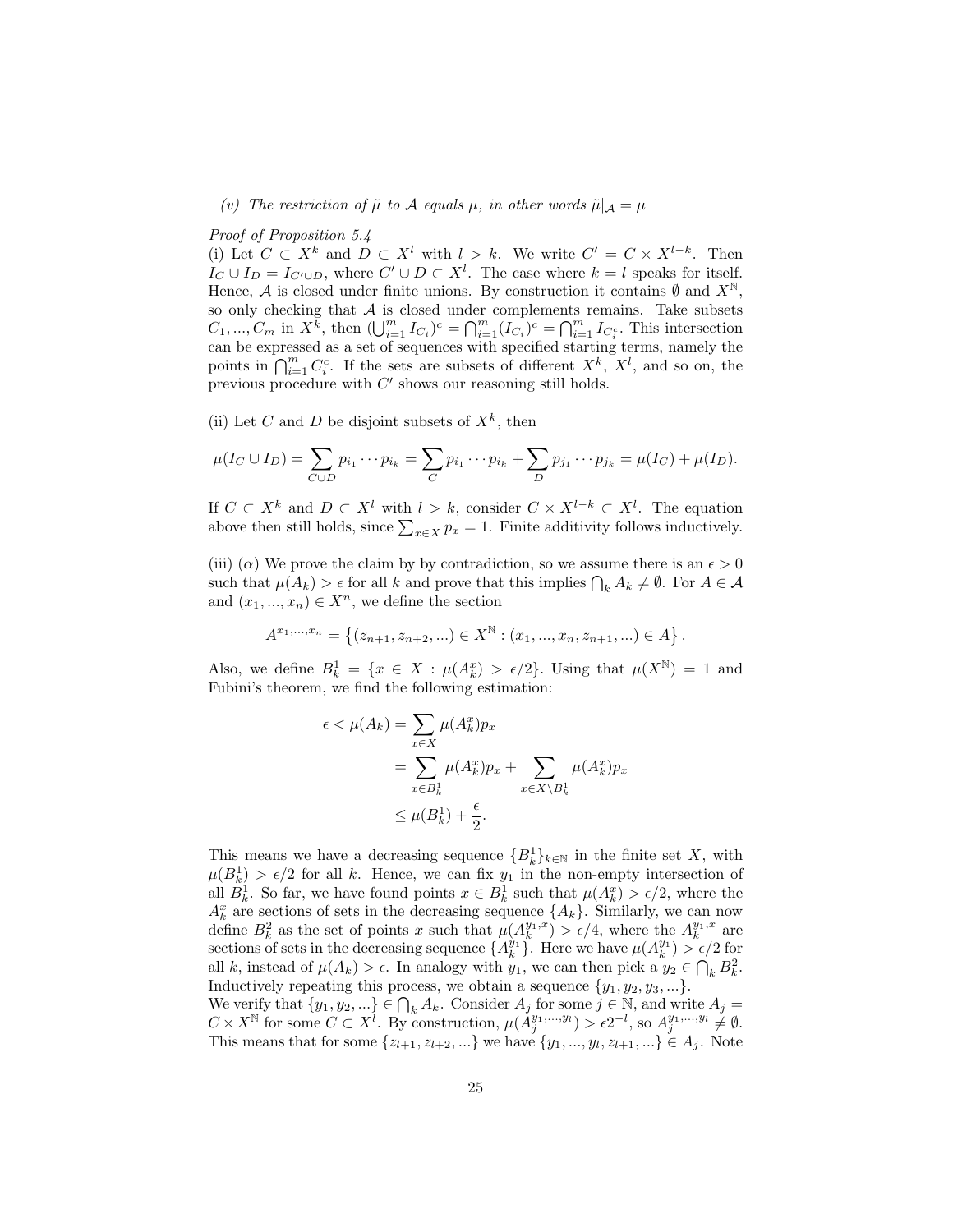that the elements of  $A_j$  have no restrictions from term  $l + 1$  and on. Hence,  $\{y_1, y_2, y_3, ...\} \in A_j$  for this (arbitrary) j, which proves that  $\bigcap_k A_k$  is not empty.

(β) This follows from ( $\alpha$ ) by defining  $A_n = B \setminus B_n$ , so  $\{A_n\}$  is a decreasing sequence of sets with empty intersection. Hence,  $\mu(B) - \lim_{n\to\infty} \mu(B_n) =$  $\lim_{n\to\infty}(\mu(B) - \mu(B_n)) = \lim_{n\to\infty} \mu(B \backslash B_n) = \lim_{n\to\infty} A_n = 0.$ 

 $(\gamma)$  A finitely additive measure is automatically finitely sub-additive. Combining this with  $(\beta)$  leads to

$$
\mu(\bigcup_{i=1}^{\infty} A_i) = \lim_{n \to \infty} \mu(\bigcup_{i=1}^{n} A_i) \le \lim_{n \to \infty} \sum_{i=1}^{n} \mu(A_i) = \sum_{i=1}^{\infty} \mu(A_i).
$$

(iv) Clearly  $\tilde{\mu}(\emptyset) = 0$ . For  $A_1, A_2 \in \mathcal{A}$  with  $A_1 \subset A_2$ , the inequality  $\tilde{\mu}(A_1) \leq$  $\tilde{\mu}(A_2)$  holds because any cover of  $A_1$  is also a cover of  $A_2$ . Only verifying countable sub-additivity remains. Let  $\{A_n \subset X^{\mathbb{N}}\}_n \in \mathbb{N}$  be any sequence of sets in  $X^{\mathbb{N}}$  and take  $\epsilon > 0$ . By definition of  $\tilde{\mu}$ , there are sequences  ${B_{n,i}}_{i\in\mathbb{N}}$  in A such that

$$
\forall n \in \mathbb{N}: A_n \subset \bigcup_{i=1}^{\infty} B_{n,i}
$$
 and  $\sum_{i=1}^{\infty} \mu(B_{n,i}) \leq \tilde{\mu}(A_n) + \epsilon 2^{-n}$ .

Observe that  ${B_{n,i}}_{n,i\in\mathbb{N}}$  is a countable cover of  $\bigcup_{n=1}^{\infty} A_n$ , so

$$
\tilde{\mu}\left(\bigcup_{n=1}^{\infty} A_n\right) \leq \sum_{n,i} \mu(B_{n,i}) \leq \sum_{n} (\tilde{\mu}(A_n) + \epsilon 2^{-n}) = \epsilon + \sum_{n=1}^{\infty} \tilde{\mu}(A_n).
$$

Letting  $\epsilon \to 0$  gives the required estimation.

(v) Let  $A \in \mathcal{A}$ , then the definition of  $\tilde{\mu}$  directly implies  $\tilde{\mu}(A) \leq \mu(A)$ . For the reverse inequality, take  ${A_n \in \mathcal{A}}_{n \in \mathbb{N}}$  such that  $A \subset \bigcup_n A_n$ . Then  $A =$  $A \cap (\bigcup_n A_n) = \bigcup_n (A \cap A_n)$ , with  $A \cap A_n \in \mathcal{A}$ . Monotonicity and the countable sub-additivity proven in (iii)( $\gamma$ ) lead to

$$
\mu(A) = \mu(\bigcup_n (A \cap A_n)) \le \sum_n \mu(A \cap A_n) \le \sum_n \mu(A_n).
$$

This holds for any countable cover of A, so  $\mu(A) \leq \tilde{\mu}(A)$ .

 $\Box$ 

Last, we will need the following technical lemma.

#### Lemma 5.5. Intersection of balls and closures

Take  $a_1, a_2, r > 0$  and let  $\{V_i\}$  be a family of disjoint open sets in  $\mathbb{R}^d$ . Suppose that every  $V_i$  contains a ball  $B_{a_1r}$  and is contained in a ball  $B_{a_2r}$ , of radius  $a_1r$  and  $a_2r$ , respectively. Then any ball  $B_r$  of radius r intersects at most  $(1+2a_2)^d a_1^{-d}$  of the closures  $\overline{V}_i$ .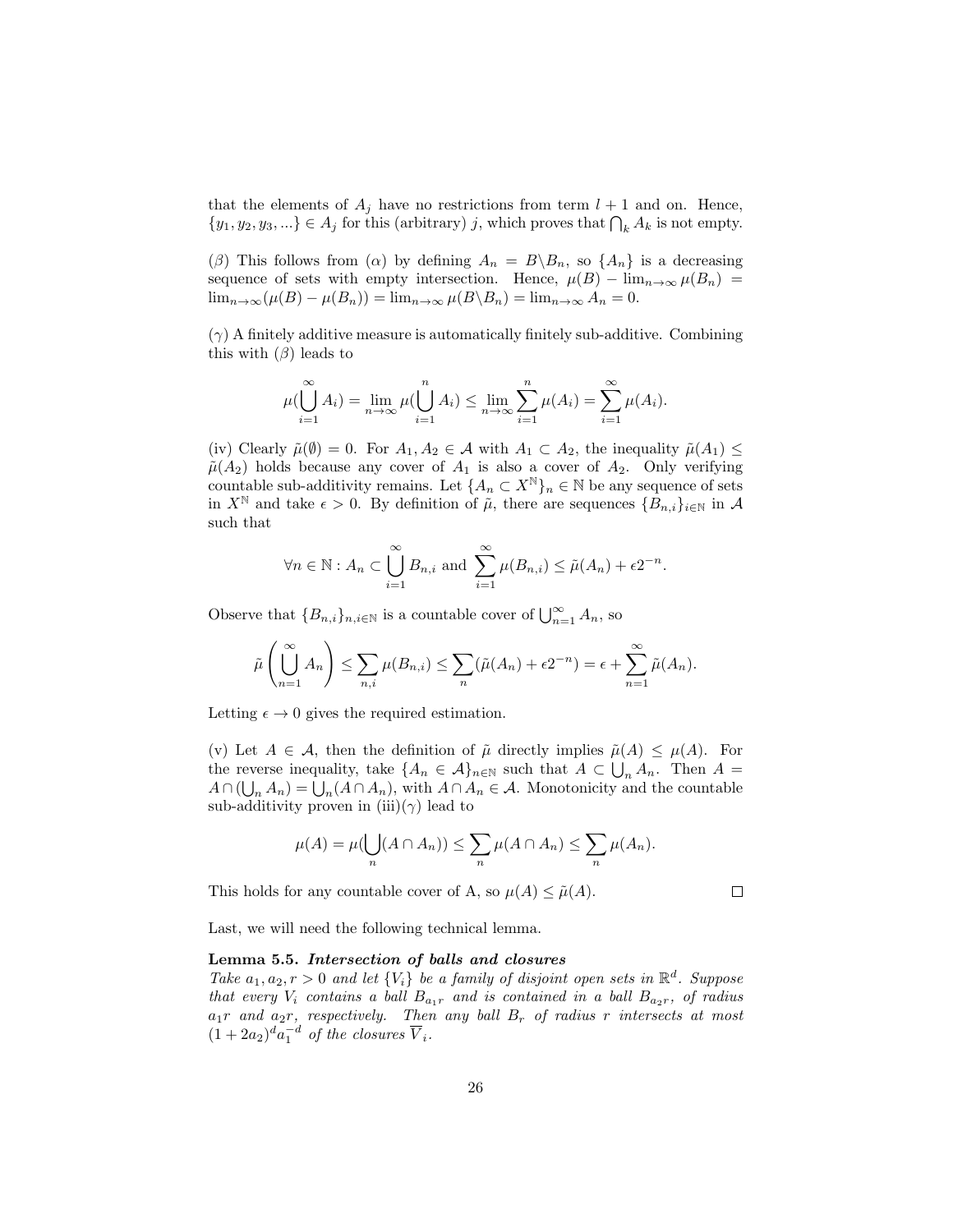#### Proof of lemma 5.5

Based on the assumptions, we know that  $|V_i| \leq 2a_2r$  for all  $V_i$ . Hence, if some  $V_i$  intersects  $B_r$ , then this  $V_i$  is contained in the ball of radius  $(1+2a_2)r$  concentric with  $B_r$ . Also, we know that  $(a_1r)^n \leq \text{vol}(V_i)$  for all  $V_i$ .

Let *n* be the number of closures  $V_i$  intersecting  $B_r$ . Then *n* disjoint balls of radius  $a_1r$  must be contained in the aforementioned ball of radius  $(1 + 2a_2)r$ . Translating to volumes, we obtain  $n(a_1r)^d \leq (1+2a_2)^d r^d$ , which directly implies the claim.  $\Box$ 

#### 5.2 Fractal dimension of self-similar sets

This subsection proves an elegant expression for the box-counting and Hausdorff dimension of many self-similar fractals. In its proof, we find a lower and upper bound for the fractal's outer Hausdorff measure. The lower bound is found with the outer measure estimate of Lemma 5.3. The construction of this outer measure will be based on the outer measure  $\tilde{\mu}$  defined in Proposition 5.4, and the technical Lemma 5.5 will be used to show this measure can indeed be estimated as required. However, we first need to specify one condition that the iterated function systems of our self-similar fractals must satisfy.

#### Definition 5.6. Open set condition

Let  $\{S_1, ..., S_n\}$  be an IFS. Then this system satisfies the **open set condition** if there is a non-empty, bounded and open set V such that

$$
\bigcup_{i=1}^{n} S_i(V) \subset V
$$

with this union disjoint.

#### Definition 5.7. Outer measure on self-similar fractals

Let  $\{S_1, ..., S_n\}$  be an IFS consisting of similarities with corresponding ratios  ${r_1, ..., r_n}$  and attractor F. Suppose that this system satisfies the open set condition and let s be the value such that

$$
\sum_{i=1}^{n} r_i^s = 1.
$$

We define an outer measure  $\nu$  on F with  $\nu(F) = 1$  by

$$
\nu(A) = \tilde{\mu}(\{(i_1, i_2, \ldots) : x_{i_1, i_2, \ldots} \in A\})
$$

for  $A \subset F$  and  $\tilde{\mu}$  constructed as in Proposition 5.4, taking  $X = \{1, ..., n\}$  and  $p: i \mapsto r_i^s$ . Here  $x_{i_1,i_2,...}$  denotes  $\phi(i_1,i_2,...)$  as defined in Proposition 4.7.

#### Proposition 5.8. Outer measure estimate of  $\nu$

The outer measure ν, as defined in Definition 5.7, satisfies the conditions of Lemma 5.3, the outer measure estimate. In other words, there are values  $q > 0$ ,  $s > 0$  and  $r > 0$  such that  $\nu(U) \leq q|U|^s$  for all sets U with  $|U| \leq r$ .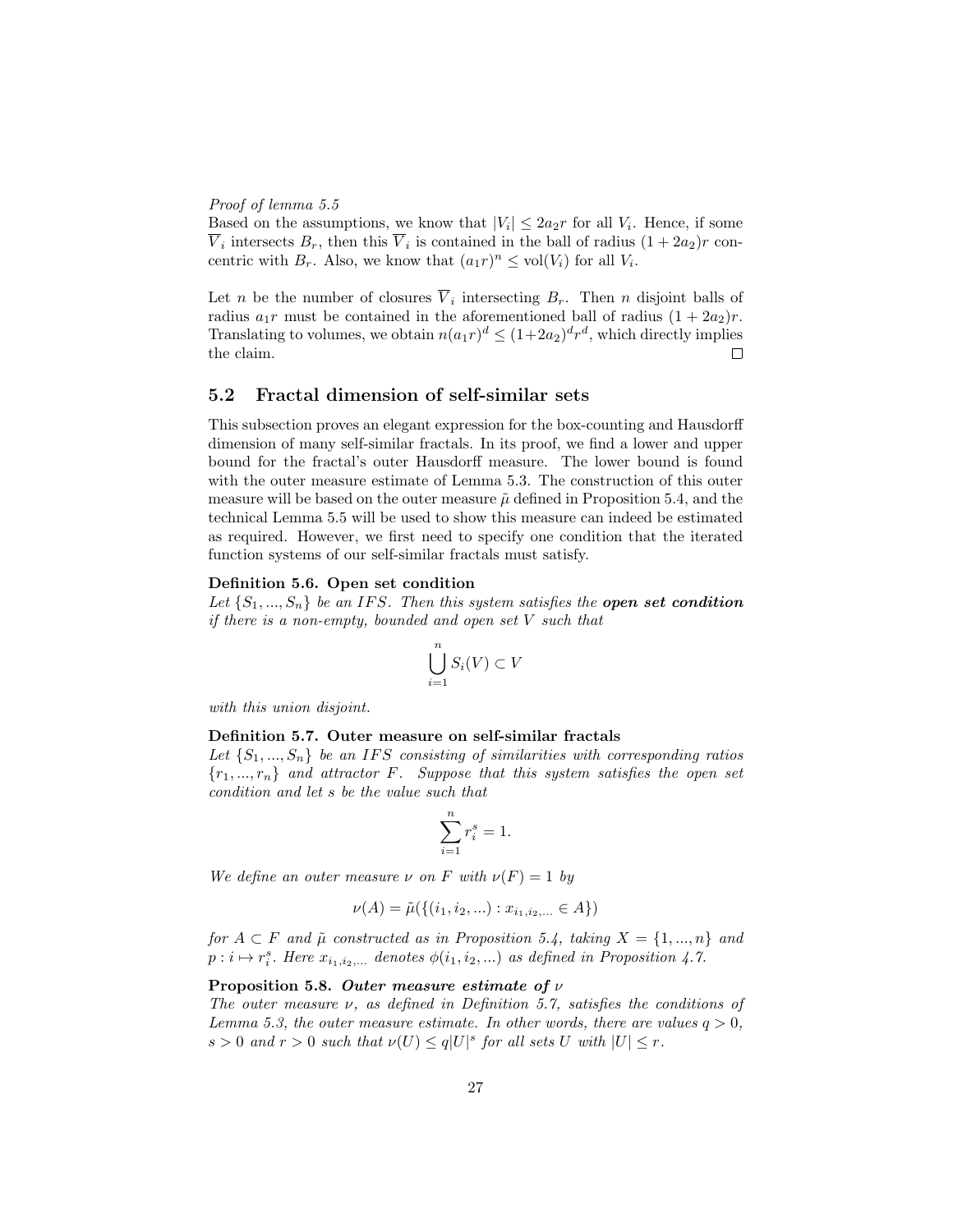#### Proof of Proposition 5.8

We prove the claim by first focusing on one specific case: let  $B \subset \mathbb{R}^d$  be a ball of radius  $r < 1$ . Since  $\nu$  is an outer measure on F, it is zero elsewhere, so  $\nu(B) = \nu(B \cap F)$ . We will cover  $B \cap F$  with sets  $V_{i_1,...,i_k} = S_{i_1} \circ \cdots \circ S_{i_k}(V)$ , where  $1 \leq i_j \leq n$ , and then estimate the outer measure of this cover. The challenge is selecting appropriate corresponding sequences  $(i_1, ..., i_k)$ . Mainly, we demand that the conditions of Lemma 5.5 are satisfied for every  $V_{i_1,\ldots,i_k}$ . In short, we want to find finite sequences  $(i_1, ..., i_k)$  that satisfy the following properties.

- 1. Every  $V_{i_1,\,\ldots,i_k}$  contains a ball of radius  $a_1r$  and is contained in a ball of radius  $a_2r$ , for fixed values  $a_1$  and  $a_2$ .
- 2. All  $V_{i_1,\ldots,i_k}$  are pairwise disjoint.
- 3.  $F \cap B \subset \bigcup V_{i,\dots,i_k}$

When we find an admissible cover, the final estimation, step 4, follows quickly because the measure of every  $V_{i_1,\dots,i_k}$  is easily estimated, and their number will be given by Lemma 5.5.

Step 1 Let  $\mathcal{I} = \{(i_1, i_2, \ldots) : 1 \leq i_j \leq n\}$ . We cut off every  $(i_1, i_2, \ldots) \in \mathcal{I}$  after the first term k for which

$$
\left(\min_{1\leq i\leq n} r_i\right) r \leq r_{i_1} \dots r_{i_k} \leq r. \tag{5}
$$

This unique term always exists: the first term  $r_{1_1}$  can never be smaller than  $(\min_i r_i)r$  and the product of enough terms will eventually get smaller than r. We only need to verify that the product is ever between the two bounds. Suppose that for some sequence  $(i_1, i_2, ...)$  there is a l such that  $r_{i_1} \ldots r_{i_l} > r$  and  $r_{i_1} \ldots r_{i_{l+1}} < (m_i r_i)r$ . Since  $r_{l+1} \geq \min_i r_i$ , this implies  $r_{i_1} \ldots r_{i_l} < r$ , which contradicts the assumptions. Thus, for every sequence in  $\mathcal I$  there is a unique  $k^{th}$ term that puts the product between the two bounds for the first time. We let Q denote the set of finite sequences obtained by cutting of every infinite sequence as described above.

Now we pick  $a_1$  and  $a_2$  such that the open set V contains a ball of radius  $a_1$ and is contained in a ball of radius  $a_2$ . For  $(i_1, ..., i_k) \in Q$ , we know  $S_{i_1} \circ ... \circ S_{i_k}$ is a similarity of ratio  $r_{i_1} \dots r_{i_k}$ . Therefore, the corresponding set  $V_{i_1,\dots,i_k}$  contains a ball of radius  $r_{i_1} \ldots r_{i_k} a_1$  and is contained in a ball of radius  $r_{i_1} \ldots r_{i_k} a_2$ . Hence, (5) tells us that any  $V_{i_1,\dots,i_k}$ , with  $(i_1,..,i_k) \in Q$ , contains a ball of radius  $(\min_i r_i)a_1r$  and is contained in a ball of radius  $a_2r$ .

#### Step 2

Here it is important to note that when  $(i_1, ..., i_k) \in Q$ , no other sequences in Q start with the exact terms  $i_1, ..., i_k$  in that order. Hence, two sequences in  $Q$  differ always at one term at least. The open set condition holds for  $V$ , so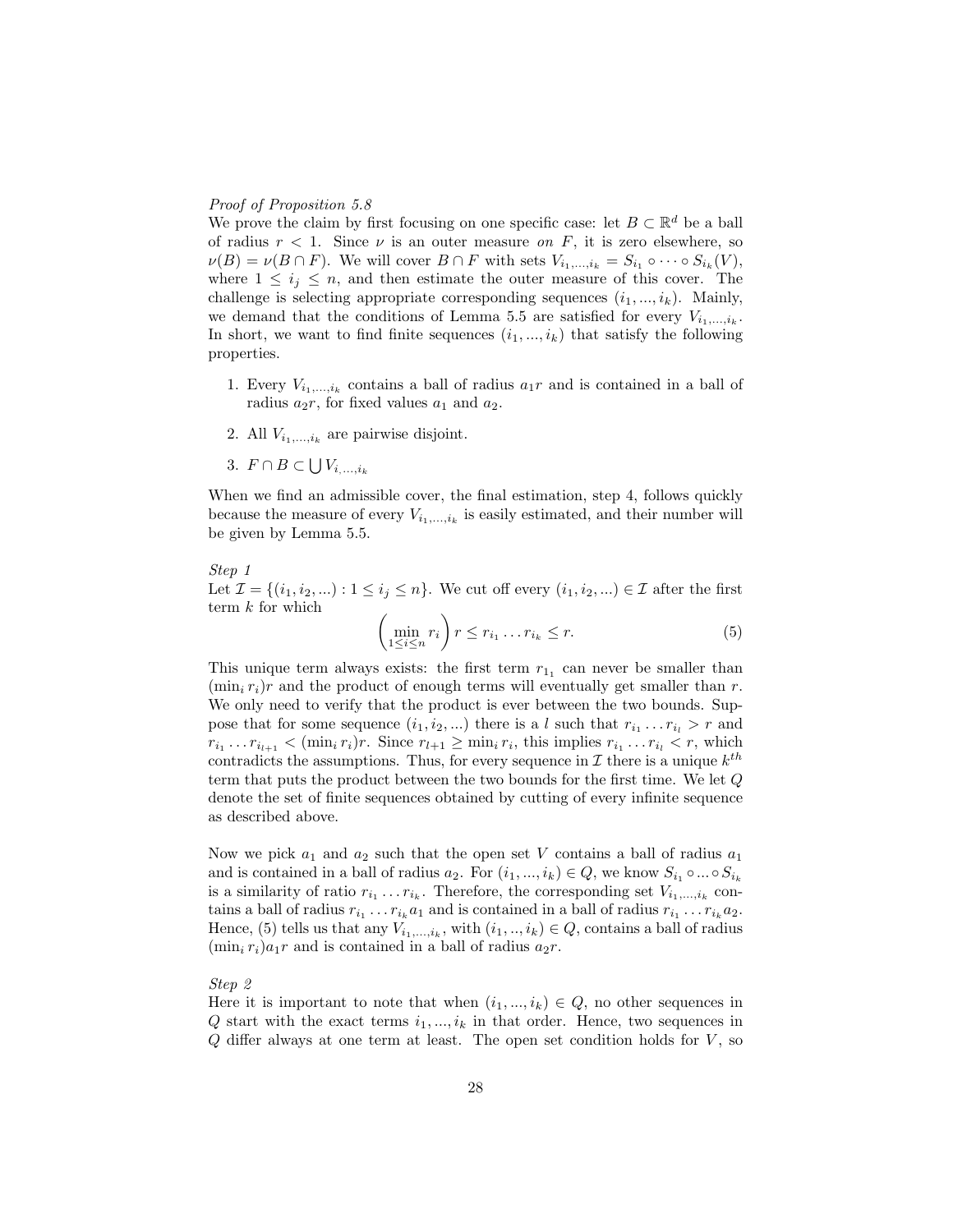the image of (subsets of) V under different  $S_i$  is disjoint. Two sets  $V_{i_1,\dots,i_k}$  and  $V_{j_1,\dots,j_l}$ , corresponding to different sequences in  $Q$ , are images under different  $S_i$ , as we just established. Hence, any pair of such sets is disjoint.

Step 3 Now we verify that

$$
F = \bigcup_{Q} F_{i_1,\dots,i_k} \subset \bigcup_{Q} \overline{V}_{i_1,\dots,i_k}.
$$
 (6)

By Theorem 4.6, we know that  $F = \bigcap_{k=0}^{\infty} S^k(\overline{V})$ . This implies that  $F \subset \overline{V}$ , so  $F_{i_1,\dots,i_k} \subset \overline{V}_{i_1,\dots,i_k}$  for all  $(i_1,...,i_k) \in Q$ . This shows that  $\bigcup_Q F_{i_1,\dots,i_k} \subset$  $\bigcup_Q \overline{V}_{i_1,...,i_k}.$ 

For the first equality in (6), fix  $j_1 \in \{1, ..., n\}$ . If  $(j_1) \in Q$ , no other sequences in Q start with  $j_1$ . If  $(j_1) \notin Q$ , then either  $(j_1, j_2) \in Q$  for all  $j_2$ , or the admissible sequences will branch off further, that is, some of such two-term sequences may be contained in Q, and some need at least a third term. Eventually, this branching must stop, since all sequences in  $Q$  are finite. At this point, there are  $n$  types of the longest obtained sequence(s), as they may end with all  $j_l \in \{1, ..., n\}$ . Using  $F = \bigcup_{i=1}^{n} F_i$  repeatedly, starting at the end of every branch, it follows that the union  $\bigcup_{Q} F_{j_1,\dots,j_k}$  over sequences starting with  $j_i$  equals  $F_{j_1}$ . Taking the union over all possible starting terms  $j_1 = 1, 2, ..., n$ , we find  $F = \bigcup_Q F_{i_1,...,i_k}$ .

Let  $Q_1$  denote the sequences  $(i_1, ..., i_k) \in Q$  such that  $B \cap \overline{V}_{i_1,...,i_k} \neq \emptyset$ . We verified in Step 1 and Step 2 that the  $V_{i_1,\dots,i_k}$  satisfy the conditions of Lemma 5.5, so the lemma shows that there are

$$
q = (1 + 2a_2)^d a_1^{-d} (\min_i r_i)^{-d}
$$

sequences in  $Q_1$ . Moreover, the sets  $V_{i_1,\dots,i_k}$  corresponding to sequences in  $Q_1$ cover  $F \cap B$ .

Step 4

So far, we have found a cover  $\bigcup_{Q_1} \overline{V}_{i_1,\dots,i_k}$  of  $B \cap F$ , consisting of at most q disjoint closed balls. This leads to the estimation of  $\nu(B)$ .

$$
\nu(B) = \nu(F \cap B)
$$
  
\n
$$
\leq \nu \left( \bigcup_{Q_1} \overline{V}_{i_1, \dots, i_k} \right)
$$
  
\n
$$
= \tilde{\mu} \left( \left\{ (i_1, i_2, \dots) : x_{i_1, i_2, \dots} \in \bigcup_{Q_1} \overline{V}_{i_1, \dots, i_k} \right\} \right)
$$
  
\n
$$
\leq \tilde{\mu} \left( \left\{ (i_1, i_2, \dots) : (i_1, i_2, \dots) \in I_{Q_1} \right\} \right)
$$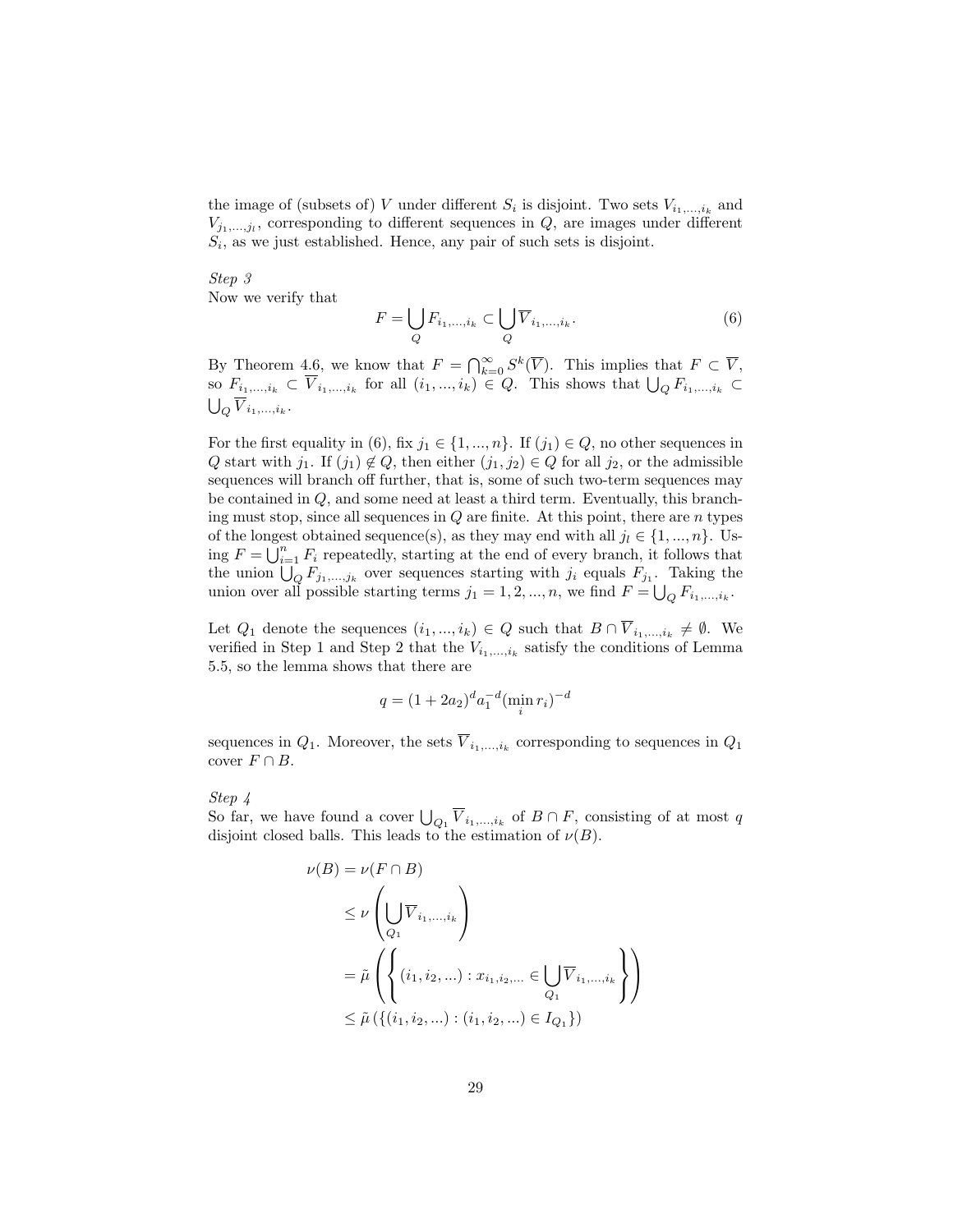The last estimation, where  $I_{Q_1}$  is defined as in Proposition 5.4, holds because the sequence corresponding to  $\{x_{i_1,i_2,...}\} = \bigcap_k S_{i_1} \circ \cdots \circ S_{i_k}(V)$  can be curtailed to be an element of  $Q_1$ . In other words, the full sequence starts with this finite sequence of  $Q_1$ . We continue the estimation as follows:

$$
\nu(B) \leq \sum_{Q_1} \tilde{\mu}(I_{\{(i_1,\ldots,i_k)\}}) = \sum_{Q_1} (r_{i_1} \ldots r_{i_k})^s \leq \sum_{Q_1} r^s \leq qr^s.
$$

So, we have found positive values q and s such that  $\nu(B) \leq qr^s$  for all balls with a radius of some  $r < 1$ . Now let U be any set of radius  $r_0 < r$ . Then U is contained in a ball  $B_U$  of radius  $r_0$ , and we conclude

$$
\nu(U) \le \nu(B_U) \le \nu(B) \le qr^s.
$$

Hence,  $\nu$  satisfies the conditions of the Lemma 5.3, as claimed.

 $\Box$ 

After this preliminary work, we are finally ready to state and proof the main result.

#### Theorem 5.9. Fractal dimension of self-similar sets

Let  $\{S_1, ..., S_n\}$  be an IFS consisting of similarities with corresponding ratios  ${r_1, ..., r_n}$  and attractor F. Suppose that this system satisfies the open set condition and let s be the unique value such that

$$
\sum_{i=1}^{n} r_i^s = 1.
$$

Then  $\dim_H(F) = \dim_B(F) = s$ . Especially, if  $r_1 = ... = r_n = r$  for some r, then  $\dim_H(F) = \dim_B(F) = \frac{\log n}{\log(1/r)}$ .

#### Proof of Theorem 5.9

To prove this theorem, we determine a finite upper and a non-zero lower bound for  $m_s(F)$ , which then implies that s is  $\dim_H(F)$ . The box-counting dimension of  $F$  is determined afterwards. First, we verify the uniqueness of  $s$ .

The function  $s \mapsto \sum_i r_i^s$  is monotonic because it is the sum of monotonic functions  $s \mapsto r_i^s$ . For large values of s, the sum will be smaller than 1 because  $0 < r_i < 1$ , and for small (negative) s the sum will be larger then 1. The intermediate value theorem shows existence of s, which is unique due to the mentioned monotonicity.

To find an upper bound for  $m_s(F)$ , we cover F with the images of itself under repeated application of various  $S_i$ . As in the proof of Proposition 4.7, we write  $\mathcal{I}_k = \{(i_1, ..., i_k) : 1 \leq i_j \leq n\}.$  Also, again we use the notation  $F_{i_1, ..., i_k} =$  $S_{i_1} \circ \dots \circ S_{i_k}(F)$  for  $(i_1, ..., i_k) \in \mathcal{I}_k$ . By induction we prove that

$$
F = \bigcup_{\mathcal{I}_k} F_{i_1, \dots, i_k} \tag{7}
$$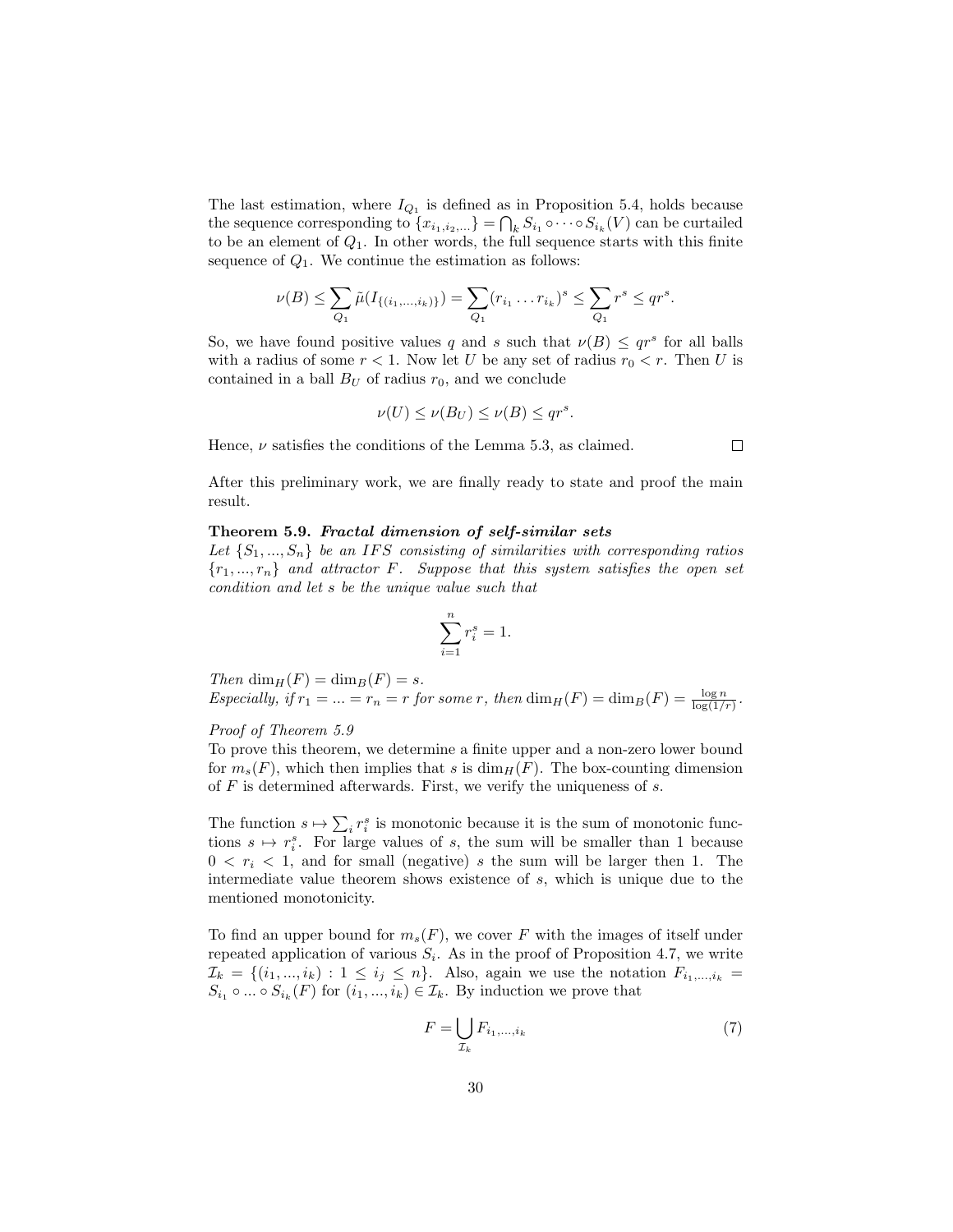for any  $k \in \mathbb{N}$ . We know  $F = \bigcup_{i=1}^{n} S_i(F) = \bigcup_{\mathcal{I}_1} S_{i_1}(F)$ , which proves the case  $k = 1$ . Assuming (7) for some  $k \in \mathbb{N}$ , we find that equality also holds for  $k + 1$ as follows.

$$
F = \bigcup_{i=1}^{n} S_i(F)
$$
  
= 
$$
\bigcup_{\mathcal{I}_1} S_{i_1} \left( \bigcup_{\mathcal{I}_k} F_{j_1, \dots, j_k} \right)
$$
  
= 
$$
\bigcup_{\mathcal{I}_{k+1}} F_{i_1, \dots, i_{k+1}}
$$

This proves (7). For  $\delta > 0$ , we can choose k large enough so that

$$
|F_{i_1,\ldots,i_k}| \le (\max_{1 \le i \le n} r_i)^k |F| \le \delta.
$$

Hence, for any  $\delta > 0$  we have the  $\delta$ -cover  $\{F_{i_1,\dots,i_k}\}_{\mathcal{I}_k}$  of F. Using this cover and the main property of s, we find the following estimation.

$$
\mathcal{H}_{\delta}^{s}(F) = \inf \left\{ \sum_{i=1}^{\infty} |U_{i}|^{s} : F \subset \bigcup_{i=1}^{\infty} U_{i} , \forall i |U_{i}| < \delta \right\}
$$
  
\n
$$
\leq \sum_{\mathcal{I}_{k}} |F_{i_{1},...,i_{k}}|^{s}
$$
  
\n
$$
= \sum_{\mathcal{I}_{k}} (r_{i_{1}} ... r_{i_{k}})^{s} |F|^{s}
$$
  
\n
$$
= \left( \sum_{i_{1}=1}^{m} r_{i_{1}}^{s} \right) ... \left( \sum_{i_{k}=1}^{m} r_{i_{k}}^{s} \right) |F|^{s}
$$
  
\n
$$
= |F|^{s}.
$$

Letting  $\delta$  tend to zero gives  $m_s(F) \leq |F|^s < \infty$ .

To determine a lower bound for  $\mathcal{H}^s_\delta(F)$ , there is not much work left to do. We use Lemma 5.3 applied to the outer measure  $\nu$  of Definition 5.7. The previous proposition verified that this is possible. This means that we know there is a  $q > 0$  such that

$$
0 < \frac{\nu(F)}{q} \le m_s(F).
$$

This gives the required positive lower bound. Hence, we have found that  $0 < m_s(F) < \infty$ , so  $\dim_H(F) = s$ .

For box-counting dimension, we will cover F with  $\bigcup_Q \overline{V}_{i_1,\ldots,i_k}$  as in the proof of Proposition 5.8. However, now we directly estimate the number and size of the covering sets. So, we have chosen a positive  $r < 1$  and defined Q as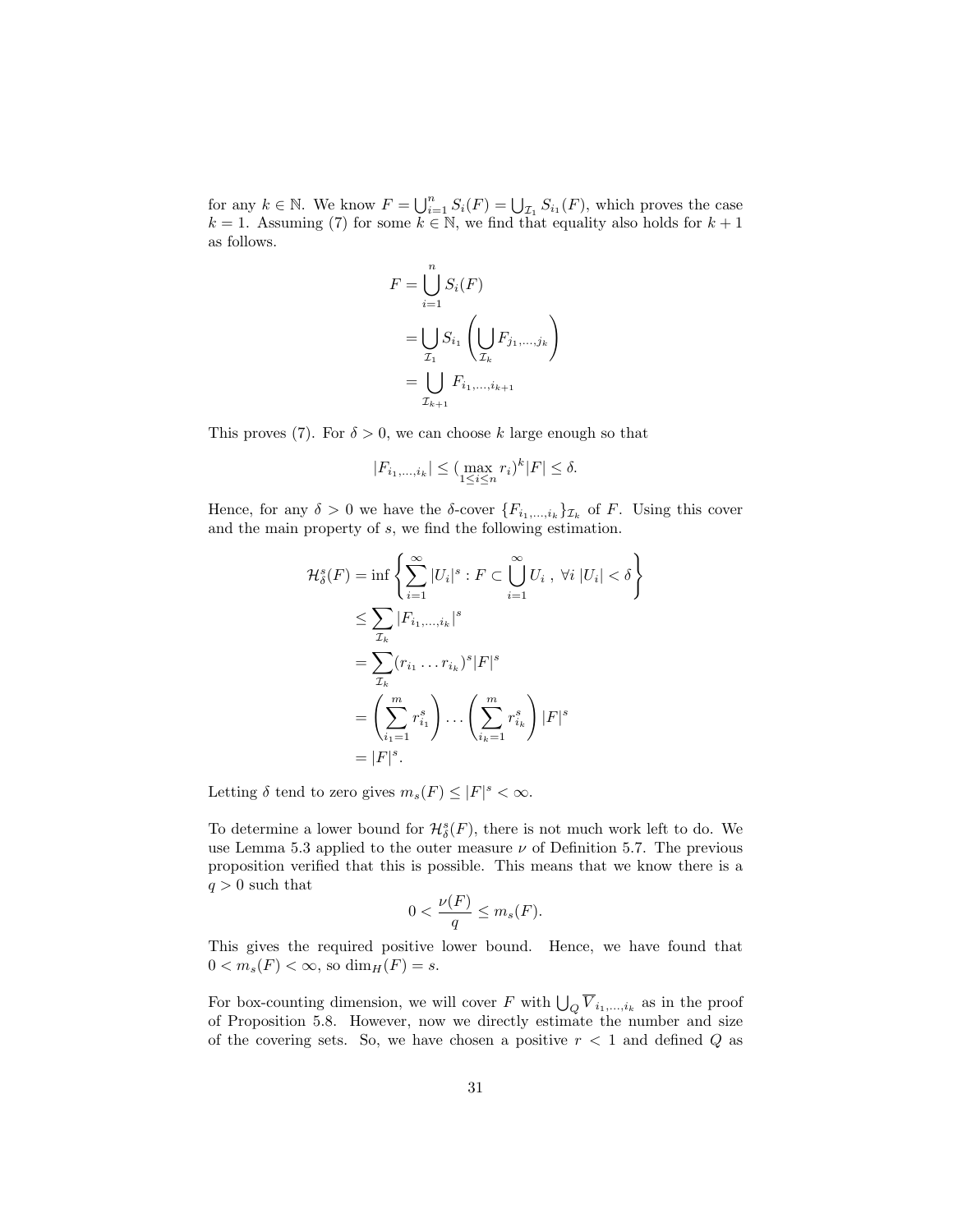in what followed  $(5)$ . Again using the branching pattern of sequences in  $Q$ and  $\sum_i r_i^s = 1$ , one can verify that  $\sum_{Q} (r_{i_1} \dots r_{i_k})^s = 1$ . Combining this with  $(\min_{1 \leq i \leq n} r_i) r \leq r_{i_1} \ldots r_{i_k}$ , we find that Q contains at most  $(\min_i r_i)^{-s} r^{-s}$ sequences. Also, for every  $\{i_1, ..., i_k\} \in Q$  we know  $r_{i_1} \ldots r_{i_k} \leq r$ , so  $|\overline{V}_{i_1, ..., i_k}|$  =  $r_{i_1} \dots r_{i_k} |V| \leq r|V|$ . This allows us to estimate  $\dim_B(F)$ .

$$
\overline{\dim}_B F = \overline{\lim}_{\delta \to 0} \frac{\log N_{\delta}(F)}{-\log \delta}
$$
  
\n
$$
\leq \overline{\lim}_{r \to 0} \frac{\log ((\min_i r_i)^{-s} r^{-s})}{-\log r |V|}
$$
  
\n
$$
= \overline{\lim}_{r \to 0} s \frac{(\min_i r_i) + \log r}{\log |V| + \log r}
$$
  
\n
$$
= s
$$

By Proposition 3.7, we conclude that  $s = \dim_H(F) \le \underline{\dim}_B(F) \le \overline{\dim}_B(F) \le s$ , which proves the claim. which proves the claim.

#### 5.3 Examples of determining fractal dimension

Theorem 5.9 radically simplifies determining the dimensions of fractals that we have seen earlier. Instead of struggling to find lower and upper bounds, we can now even apply a visual approach, which can be formalized easily. For example, consider once again the Cantor set C.

| <br>  | $\cdots$<br> | <br>  | <br> |
|-------|--------------|-------|------|
| .<br> | .<br>        | .<br> | <br> |

Figure 5: The first seven stages of the Cantor set construction.

As mentioned before, this fractal is the attractor of the similarities  $S_1, S_2$ :  $[0,1] \rightarrow [0,1]$  with  $S_1: x \mapsto \frac{1}{3}x$  and  $S_2: x \mapsto \frac{1}{3}x + \frac{2}{3}$ . The open set condition holds, which follows by considering the open interval  $(0, 1)$ . All contraction ratios are equal, so Theorem 5.9 directly gives  $\dim_H(C) = \dim_B(C) = \log 2/\log 3$ .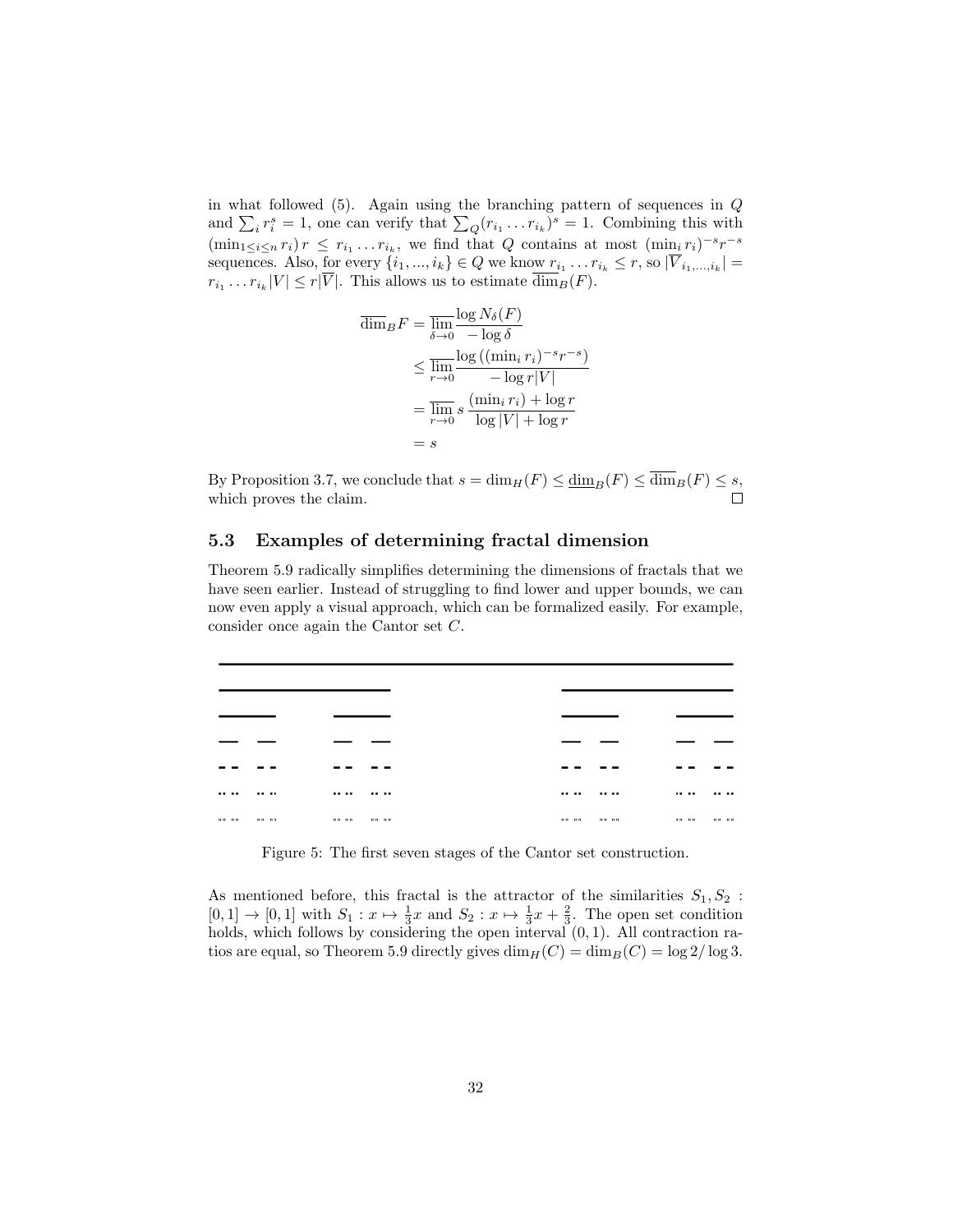

Figure 6: The first six stages in the construction of the Sierpínski triangle.

In case of the Sierpínski triangle  $S$ , we see the fractal is the attractor of three similarities with ratio  $1/2$ , even without knowing the explicit formulas of the IFS. By considering the interior of the first-stage triangle  $S_0$ , we verify that the open set condition is satisfied. Again, all ratios are equal, so we conclude that  $\dim_H(S) = \dim_B(S) = \log 3/\log 2$ .

Last, we take another look at the von Koch curve  $K$ . We saw in Section 4.1 that this is the attractor of four similarities with contraction ratio  $\frac{1}{3}$ . Therefore,  $\dim_H(K) = \dim_B(K) = \log(4)/\log(3).$